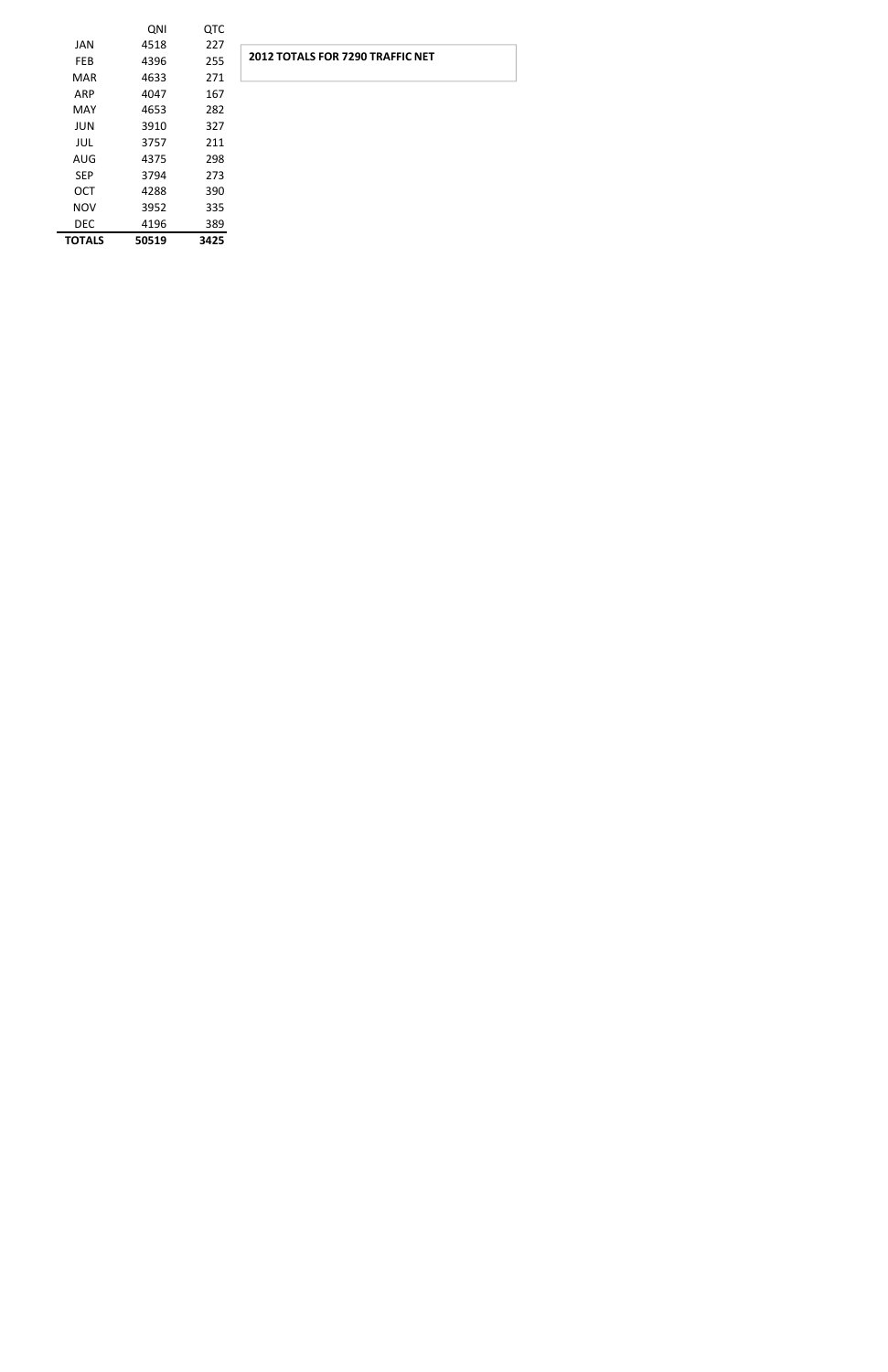|                         |             |                 | 7290 NET REPORT      |                |                  |                         |
|-------------------------|-------------|-----------------|----------------------|----------------|------------------|-------------------------|
|                         |             |                 | MONTHLY TOTALS       | <b>JAN</b>     | 2012             |                         |
|                         |             | AM              | <b>KA5AZK</b>        | JO ANN         | 129              | $\overline{18}$         |
| $\overline{2}$          | <b>MON</b>  | PM              | <b>WA5EQQ</b>        | <b>MIKE</b>    | 53               | $\overline{2}$          |
|                         |             | <b>AM</b>       | AE5VY                | <b>RON</b>     | 133              | $\overline{\mathbf{3}}$ |
| $\overline{\mathbf{3}}$ | <b>TUE</b>  | <b>PM</b>       | K5DNB                | <b>DAVE</b>    | 63               | 7                       |
|                         |             | AM              | W5UF0                | <b>TOM</b>     | 129              | $\overline{2}$          |
| $\overline{\mathbf{4}}$ | <b>WED</b>  | PM              | WB5LYB               | <b>BILL</b>    | 73               | $\mathbf{1}$            |
|                         |             | <b>AM</b>       | K5BMR                | <b>GEORGE</b>  | 128              | $\overline{6}$          |
| 5                       | <b>THUR</b> | PM              | W5DAD                | <b>NEWT</b>    | 66               | 3                       |
|                         |             | AM              | K5TGS                | <b>TIM</b>     | 115              | $\overline{6}$          |
| $\boldsymbol{6}$        | <b>FRI</b>  | PM              | <b>Nect</b>          | <b>CAROL</b>   | 51               | $\overline{\mathbf{1}}$ |
|                         |             | AM              | AD5EF                | <b>NORM</b>    | 103              | $\mathbf{1}$            |
| $\overline{7}$          | SAT         |                 |                      |                |                  |                         |
|                         |             |                 | $\mathcal{L}$        |                |                  |                         |
|                         |             | AM              | K5BMR                | <b>GEORGE</b>  | 111              | 12                      |
| 9                       | <b>MON</b>  | <b>PM</b>       | WA5EQQ               | <b>MIKE</b>    | 53               | $\mathbf{1}$            |
|                         |             | AM              | AE5VY                | <b>RON</b>     | 133              | $\overline{9}$          |
|                         |             | $\overline{PM}$ | <b>K5DNB</b>         | <b>DAVE</b>    | 7Ø               | $\overline{6}$          |
| 1Ø                      | <b>TUE</b>  |                 |                      | <b>BILL</b>    |                  |                         |
|                         |             | AM              | W5UFO                |                | 124              | 4                       |
| 11                      | <b>WED</b>  | PM              | WB5LYB               | <b>BILL</b>    | 66               | $\overline{\mathbf{2}}$ |
|                         |             | <b>AM</b>       | KA5AZK               | <b>JO ANN</b>  | 126              | $\overline{\mathbf{1}}$ |
| 12                      | <b>THUR</b> | <b>PM</b>       | W5DAD                | <b>NEWT</b>    | $\overline{72}$  | $\overline{2}$          |
|                         |             | AM              | K5TGS                | TIM            | 132              | $\overline{\mathbf{4}}$ |
| 13                      | <b>FRI</b>  | PM              | <b>WB5NGV</b>        | <b>CHARLES</b> | 77               | $\overline{2}$          |
|                         |             | AM              | W5UFO                | <b>BILL</b>    | 104              | $\overline{2}$          |
| 14                      | <b>SAT</b>  |                 |                      |                |                  |                         |
|                         |             |                 | $\bullet$            |                |                  |                         |
|                         |             | AM              | K5BMR                | <b>GEORGE</b>  | 132              | $\overline{\mathbf{2}}$ |
| 16                      | <b>MON</b>  | PM              | <b>WASEQQ</b>        | <b>MIKE</b>    | 74               | $\overline{\mathbf{3}}$ |
|                         |             | AM              | AE5VY                | <b>RON</b>     | 131              | 10                      |
| 17                      | <b>TUE</b>  | PM              | K5DNB                | <b>DAVE</b>    | 65               | Ø                       |
|                         |             | AM              | KA5AZK               | JO ANN         | 122              | $\overline{6}$          |
| 18                      | WED         | PM              | WB5LYB               | <b>BILL</b>    | 75               | $\overline{\mathbf{3}}$ |
|                         |             | AM              | W5UFO                | <b>TOM</b>     | 107              | 7                       |
| 19                      | <b>THUR</b> | PM              | W5DAD                | <b>NEWT</b>    | 57               | $\overline{\mathbf{5}}$ |
|                         |             | <b>AM</b>       | K5TGS                | <b>TIM</b>     | 124              | $\overline{6}$          |
| 20 <sub>o</sub>         | <b>FRI</b>  | <b>PM</b>       | <b>WB5NGV</b>        | <b>CHARLES</b> | 64               | $\overline{\mathbf{1}}$ |
|                         |             | <b>AM</b>       | AD5EF                | <b>NORM</b>    | 106              | $\overline{5}$          |
| 21                      | SAT         |                 |                      |                |                  |                         |
|                         |             |                 | $\bullet$            |                |                  |                         |
|                         |             | AM              | KA5AZK               | <b>JO ANN</b>  | 120              | 8                       |
| 23                      | <b>MON</b>  | <b>PM</b>       | <b>WA5EQQ</b>        | <b>MIKE</b>    | 69               | Ø                       |
|                         |             | <b>AM</b>       | K5BMR                | <b>GEORGE</b>  | 107              | 7                       |
| 24                      | <b>TUE</b>  | <b>PM</b>       | K5DNB                | <b>DAVE</b>    | 68               | Ø                       |
|                         |             | AM              | W5UFO                | <b>TOM</b>     | 109              | $\overline{2}$          |
| 25                      | WED         | PM              | K5DNB                | <b>DAVE</b>    | 55               | Ø                       |
|                         |             | <b>AM</b>       | KA5AZK               | <b>JO ANN</b>  | 120              | $\overline{12}$         |
| 26                      | <b>THUR</b> | PM              | W5DAD                | <b>NEWT</b>    | 62               | $\overline{\mathbf{1}}$ |
|                         |             | <b>AM</b>       | K5TGS                | TIM            | 112              | $\overline{13}$         |
| 27                      | <b>FRI</b>  | PM              | <b>WB5NGV</b>        | <b>CHARLES</b> | 43               | $\overline{\mathbf{1}}$ |
|                         |             | <b>AM</b>       | AD5EF                | <b>NORM</b>    | $\overline{118}$ | $\overline{6}$          |
| 28                      | SAT         |                 |                      |                |                  |                         |
|                         |             |                 | $\ddot{\phantom{0}}$ |                |                  |                         |
|                         |             | <b>AM</b>       | KA5AZK               | JO ANN         | $\overline{126}$ | 14                      |
| 3Ø                      | <b>MON</b>  | PM              | <b>WA5EQQ</b>        | <b>MIKE</b>    | 65               | $\overline{\mathbf{3}}$ |
|                         |             | <b>AM</b>       | AE5VY                | <b>RON</b>     | 121              | $\overline{14}$         |
|                         |             |                 |                      |                |                  |                         |

| 21<br>JT. | TUE | ΡM<br>K5DNB<br><b>DAVE</b><br>55 |                |  |      |            |         |
|-----------|-----|----------------------------------|----------------|--|------|------------|---------|
|           |     |                                  | TOTAL JAN 2012 |  | 4518 |            | ררר<br> |
|           |     |                                  |                |  | QNI  | חדר<br>uıc |         |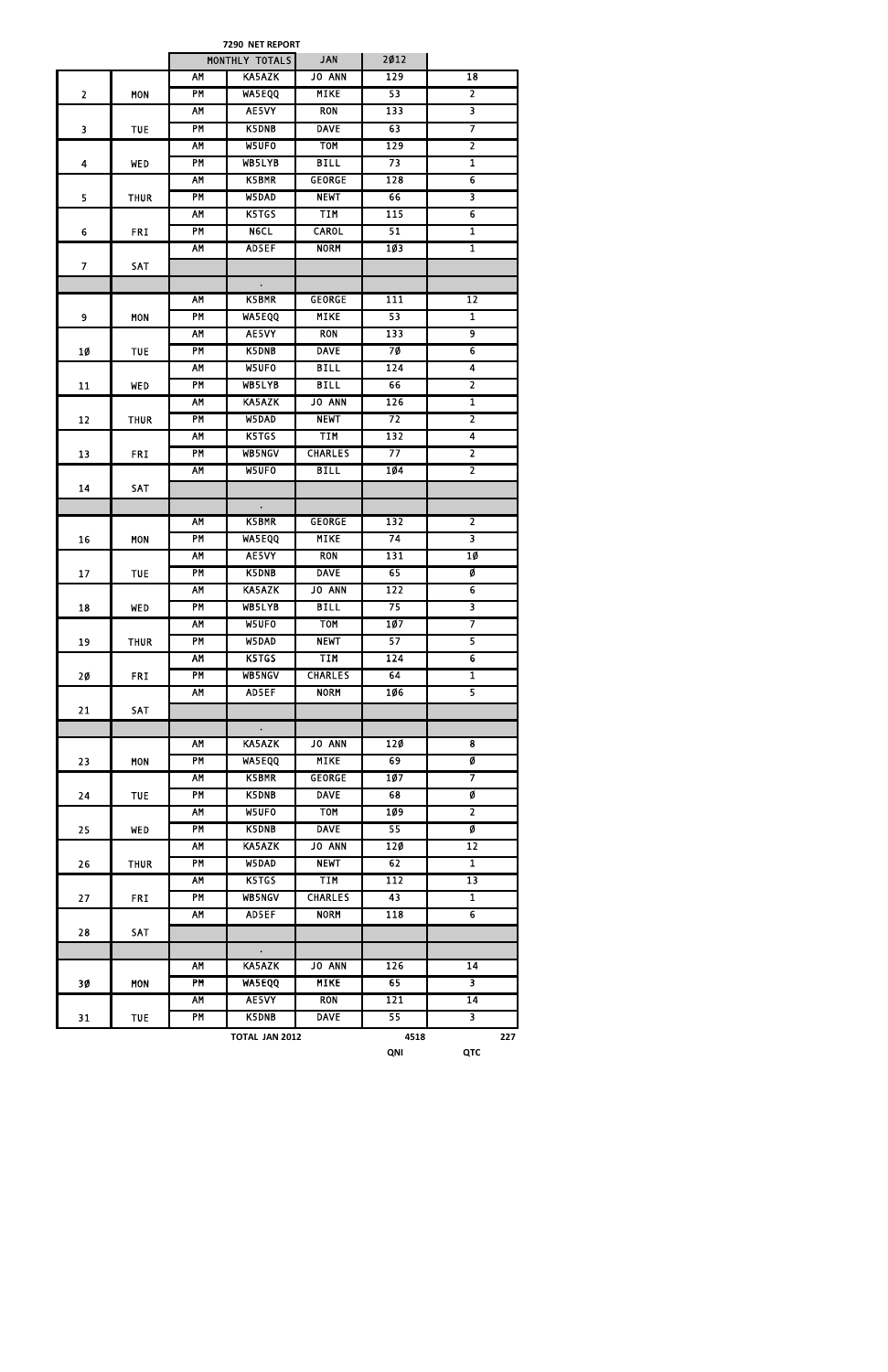| <b>REPORT</b><br><b>TOTALS</b><br>8096<br>2417<br>W5UFO<br><b>TOM</b><br>$\overline{\mathbf{z}}$<br>AM<br>116<br>4<br><b>PM</b><br><b>BILL</b><br>WB5LYB<br>63<br>$\mathbf{1}$<br><b>WED</b><br>7<br><b>K5BMR</b><br><b>GEORGE</b><br>116<br>AM<br>PM<br>65<br>$\mathbf{1}$<br>WB5PHM<br><b>HERB</b><br>$\overline{2}$<br><b>THUR</b><br>JO ANN<br>$\overline{1}$<br>AM<br><b>KA5AZK</b><br>111<br>PM<br>$\overline{2}$<br><b>W5ACE</b><br><b>BOB</b><br>6Ø<br>3<br><b>FRI</b><br>3<br>AM<br>AD5EF<br><b>NORM</b><br>108<br><b>SAT</b><br>4<br>$\ddot{\phantom{0}}$<br>$\Box$<br>$\ddot{\phantom{0}}$<br>$\Box$<br>$\ddot{\phantom{0}}$<br>$\ddot{\phantom{0}}$<br>$\ddot{\phantom{0}}$<br>7<br><b>TIM</b><br>135<br>AM<br>K5TGS<br>$\overline{2}$<br>PM<br><b>MIKE</b><br>58<br>WA5EQQ<br>6<br><b>MON</b><br>$\overline{2}$<br><b>KCØM</b><br>133<br>AM<br><b>LARRY</b><br>57<br>$\overline{\mathbf{1}}$<br>PM<br><b>K5DNB</b><br><b>DAVE</b><br>7<br><b>TUE</b><br>7<br>KA5AZK<br><b>JO ANN</b><br>AM<br>133<br>71<br>$\overline{4}$<br>PM<br>WB5LYB<br><b>BILL</b><br>8<br><b>WED</b><br>$\overline{6}$<br>AM<br>K5BMR<br>114<br><b>GEORGE</b><br>7<br>PM<br>6Ø<br>W5DAD<br><b>NEWT</b><br>9<br><b>THUR</b><br>AM<br><b>KA5AZK</b><br><b>JO ANN</b><br>116<br>12<br><b>PM</b><br>59<br>$\overline{\mathbf{1}}$<br>WB5NGV<br><b>CHARLES</b><br>1Ø<br><b>FRI</b><br>$\overline{2}$<br><b>NORM</b><br>AM<br>AD5EF<br>11Ø<br>11<br><b>SAT</b><br>$\ddot{\phantom{0}}$<br>$\ddot{\phantom{0}}$<br>$\Box$<br>$\Box$<br>$\ddot{\phantom{0}}$<br>$\ddot{\phantom{0}}$<br>$\ddot{\phantom{0}}$<br>$\ddot{\phantom{0}}$<br>$\ddot{\phantom{0}}$<br><b>TIM</b><br>8<br>K5TGS<br>148<br>AΜ<br><b>PM</b><br><b>MIKE</b><br>71<br>4<br><b>WA5EQQ</b><br>13<br>MON<br>103<br>$\overline{11}$<br>AM<br>W5ACE<br><b>BOB</b><br>$\overline{\mathbf{1}}$<br>59<br>PM<br><b>K5DNB</b><br><b>DAVE</b><br>14<br><b>TUE</b><br>$\overline{\mathbf{2}}$<br><b>TOM</b><br>117<br>AM<br>W5UFO<br>$\mathbf{1}$<br>PM<br>WB5LYB<br><b>BILL</b><br>87<br>15<br><b>WED</b><br>127<br>$\overline{2}$<br><b>AM</b><br>K5BMR<br><b>GEORGE</b><br><b>PM</b><br><b>NEWT</b><br>77<br>3<br>W5DAD<br>16<br><b>THUR</b><br><b>AM</b><br>AE5VY<br><b>RON</b><br>$\overline{23}$<br>120<br><b>PM</b><br><b>CHARLES</b><br>69<br>$\overline{4}$<br><b>WB5NGV</b><br>17<br><b>FRI</b><br>5<br><b>JO ANN</b><br>111<br><b>AM</b><br><b>KA5AZK</b><br>18<br>SAT<br>$\Box$<br>$\ddot{\phantom{0}}$<br>$\Box$<br>$\Box$<br>$\ddot{\phantom{0}}$<br>$\ddot{\phantom{0}}$<br>$\ddot{\phantom{0}}$<br>$\ddot{\phantom{0}}$<br>$\ddot{\phantom{0}}$<br>$\overline{\mathbf{8}}$<br>K5TGS<br><b>TIM</b><br>AM<br>14Ø<br><b>MIKE</b><br>50<br>$\overline{\mathbf{3}}$<br><b>PM</b><br><b>WA5EQQ</b><br>2Ø<br><b>MON</b><br>AE5VY<br><b>RON</b><br>123<br>$\overline{\mathbf{4}}$<br>AM<br>$\overline{\mathbf{3}}$<br>K5DNB<br><b>DAVE</b><br>61<br><b>PM</b><br>21<br><b>TUE</b><br>7<br>KA5AZK<br>JO ANN<br>118<br><b>AM</b><br>3<br><b>PM</b><br>WB5LYB<br><b>BILL</b><br>68<br>22<br><b>WED</b><br>$\overline{15}$<br>K5BMR<br>111<br><b>AM</b><br><b>GEORGE</b><br><b>PM</b><br><b>HERB</b><br>56<br>$\overline{\mathbf{1}}$<br>WB5PHM<br>23<br><b>THUR</b><br>$\overline{22}$<br><b>AM</b><br>KA5AZK<br>JO ANN<br>125<br><b>PM</b><br><b>W5ACE</b><br><b>BOB</b><br>3<br>73<br>24<br><b>FRI</b><br><b>AM</b><br>AD5EF<br><b>NORM</b><br>101<br>$\overline{\mathbf{4}}$<br>25<br>SAT<br>K5TGS<br><b>TIM</b><br>$\overline{9}$<br>AM<br>125<br>$\overline{\mathbf{1}}$<br>PM<br><b>WASEQQ</b><br><b>MIKE</b><br>67<br>27<br><b>MON</b><br>AE5VY<br><b>RON</b><br>128<br><b>AM</b><br>$\overline{11}$<br><b>PM</b><br><b>DAVE</b><br>$\overline{\mathbf{8}}$<br>K5DNB<br>7Ø<br>28<br><b>TUE</b><br>W5UFO<br><b>TOM</b><br>$\overline{11}$<br><b>AM</b><br>120<br>$\overline{2}$<br><b>PM</b><br>WB5LYB<br><b>BILL</b><br>86<br>29<br>WED<br><b>TOTALS</b><br>4396<br>255 |  |  | 7290 TRAFFIC NET | <b>FEB</b> | 2012       |
|--------------------------------------------------------------------------------------------------------------------------------------------------------------------------------------------------------------------------------------------------------------------------------------------------------------------------------------------------------------------------------------------------------------------------------------------------------------------------------------------------------------------------------------------------------------------------------------------------------------------------------------------------------------------------------------------------------------------------------------------------------------------------------------------------------------------------------------------------------------------------------------------------------------------------------------------------------------------------------------------------------------------------------------------------------------------------------------------------------------------------------------------------------------------------------------------------------------------------------------------------------------------------------------------------------------------------------------------------------------------------------------------------------------------------------------------------------------------------------------------------------------------------------------------------------------------------------------------------------------------------------------------------------------------------------------------------------------------------------------------------------------------------------------------------------------------------------------------------------------------------------------------------------------------------------------------------------------------------------------------------------------------------------------------------------------------------------------------------------------------------------------------------------------------------------------------------------------------------------------------------------------------------------------------------------------------------------------------------------------------------------------------------------------------------------------------------------------------------------------------------------------------------------------------------------------------------------------------------------------------------------------------------------------------------------------------------------------------------------------------------------------------------------------------------------------------------------------------------------------------------------------------------------------------------------------------------------------------------------------------------------------------------------------------------------------------------------------------------------------------------------------------------------------------------------------------------------------------------------------------------------------------------------------------------------------------------------------------------------------------------------------------------------------------------------------------------------------------------------------------------------------------------------------------------------------------------------------------------------------------------------------------------------------------------------------------------------------------------------------------------------------------------------------------------------------------------------------------------------------------------------------------------------------------------|--|--|------------------|------------|------------|
|                                                                                                                                                                                                                                                                                                                                                                                                                                                                                                                                                                                                                                                                                                                                                                                                                                                                                                                                                                                                                                                                                                                                                                                                                                                                                                                                                                                                                                                                                                                                                                                                                                                                                                                                                                                                                                                                                                                                                                                                                                                                                                                                                                                                                                                                                                                                                                                                                                                                                                                                                                                                                                                                                                                                                                                                                                                                                                                                                                                                                                                                                                                                                                                                                                                                                                                                                                                                                                                                                                                                                                                                                                                                                                                                                                                                                                                                                                                          |  |  |                  |            |            |
|                                                                                                                                                                                                                                                                                                                                                                                                                                                                                                                                                                                                                                                                                                                                                                                                                                                                                                                                                                                                                                                                                                                                                                                                                                                                                                                                                                                                                                                                                                                                                                                                                                                                                                                                                                                                                                                                                                                                                                                                                                                                                                                                                                                                                                                                                                                                                                                                                                                                                                                                                                                                                                                                                                                                                                                                                                                                                                                                                                                                                                                                                                                                                                                                                                                                                                                                                                                                                                                                                                                                                                                                                                                                                                                                                                                                                                                                                                                          |  |  |                  |            |            |
|                                                                                                                                                                                                                                                                                                                                                                                                                                                                                                                                                                                                                                                                                                                                                                                                                                                                                                                                                                                                                                                                                                                                                                                                                                                                                                                                                                                                                                                                                                                                                                                                                                                                                                                                                                                                                                                                                                                                                                                                                                                                                                                                                                                                                                                                                                                                                                                                                                                                                                                                                                                                                                                                                                                                                                                                                                                                                                                                                                                                                                                                                                                                                                                                                                                                                                                                                                                                                                                                                                                                                                                                                                                                                                                                                                                                                                                                                                                          |  |  |                  |            |            |
|                                                                                                                                                                                                                                                                                                                                                                                                                                                                                                                                                                                                                                                                                                                                                                                                                                                                                                                                                                                                                                                                                                                                                                                                                                                                                                                                                                                                                                                                                                                                                                                                                                                                                                                                                                                                                                                                                                                                                                                                                                                                                                                                                                                                                                                                                                                                                                                                                                                                                                                                                                                                                                                                                                                                                                                                                                                                                                                                                                                                                                                                                                                                                                                                                                                                                                                                                                                                                                                                                                                                                                                                                                                                                                                                                                                                                                                                                                                          |  |  |                  |            |            |
|                                                                                                                                                                                                                                                                                                                                                                                                                                                                                                                                                                                                                                                                                                                                                                                                                                                                                                                                                                                                                                                                                                                                                                                                                                                                                                                                                                                                                                                                                                                                                                                                                                                                                                                                                                                                                                                                                                                                                                                                                                                                                                                                                                                                                                                                                                                                                                                                                                                                                                                                                                                                                                                                                                                                                                                                                                                                                                                                                                                                                                                                                                                                                                                                                                                                                                                                                                                                                                                                                                                                                                                                                                                                                                                                                                                                                                                                                                                          |  |  |                  |            |            |
|                                                                                                                                                                                                                                                                                                                                                                                                                                                                                                                                                                                                                                                                                                                                                                                                                                                                                                                                                                                                                                                                                                                                                                                                                                                                                                                                                                                                                                                                                                                                                                                                                                                                                                                                                                                                                                                                                                                                                                                                                                                                                                                                                                                                                                                                                                                                                                                                                                                                                                                                                                                                                                                                                                                                                                                                                                                                                                                                                                                                                                                                                                                                                                                                                                                                                                                                                                                                                                                                                                                                                                                                                                                                                                                                                                                                                                                                                                                          |  |  |                  |            |            |
|                                                                                                                                                                                                                                                                                                                                                                                                                                                                                                                                                                                                                                                                                                                                                                                                                                                                                                                                                                                                                                                                                                                                                                                                                                                                                                                                                                                                                                                                                                                                                                                                                                                                                                                                                                                                                                                                                                                                                                                                                                                                                                                                                                                                                                                                                                                                                                                                                                                                                                                                                                                                                                                                                                                                                                                                                                                                                                                                                                                                                                                                                                                                                                                                                                                                                                                                                                                                                                                                                                                                                                                                                                                                                                                                                                                                                                                                                                                          |  |  |                  |            |            |
|                                                                                                                                                                                                                                                                                                                                                                                                                                                                                                                                                                                                                                                                                                                                                                                                                                                                                                                                                                                                                                                                                                                                                                                                                                                                                                                                                                                                                                                                                                                                                                                                                                                                                                                                                                                                                                                                                                                                                                                                                                                                                                                                                                                                                                                                                                                                                                                                                                                                                                                                                                                                                                                                                                                                                                                                                                                                                                                                                                                                                                                                                                                                                                                                                                                                                                                                                                                                                                                                                                                                                                                                                                                                                                                                                                                                                                                                                                                          |  |  |                  |            |            |
|                                                                                                                                                                                                                                                                                                                                                                                                                                                                                                                                                                                                                                                                                                                                                                                                                                                                                                                                                                                                                                                                                                                                                                                                                                                                                                                                                                                                                                                                                                                                                                                                                                                                                                                                                                                                                                                                                                                                                                                                                                                                                                                                                                                                                                                                                                                                                                                                                                                                                                                                                                                                                                                                                                                                                                                                                                                                                                                                                                                                                                                                                                                                                                                                                                                                                                                                                                                                                                                                                                                                                                                                                                                                                                                                                                                                                                                                                                                          |  |  |                  |            |            |
|                                                                                                                                                                                                                                                                                                                                                                                                                                                                                                                                                                                                                                                                                                                                                                                                                                                                                                                                                                                                                                                                                                                                                                                                                                                                                                                                                                                                                                                                                                                                                                                                                                                                                                                                                                                                                                                                                                                                                                                                                                                                                                                                                                                                                                                                                                                                                                                                                                                                                                                                                                                                                                                                                                                                                                                                                                                                                                                                                                                                                                                                                                                                                                                                                                                                                                                                                                                                                                                                                                                                                                                                                                                                                                                                                                                                                                                                                                                          |  |  |                  |            |            |
|                                                                                                                                                                                                                                                                                                                                                                                                                                                                                                                                                                                                                                                                                                                                                                                                                                                                                                                                                                                                                                                                                                                                                                                                                                                                                                                                                                                                                                                                                                                                                                                                                                                                                                                                                                                                                                                                                                                                                                                                                                                                                                                                                                                                                                                                                                                                                                                                                                                                                                                                                                                                                                                                                                                                                                                                                                                                                                                                                                                                                                                                                                                                                                                                                                                                                                                                                                                                                                                                                                                                                                                                                                                                                                                                                                                                                                                                                                                          |  |  |                  |            |            |
|                                                                                                                                                                                                                                                                                                                                                                                                                                                                                                                                                                                                                                                                                                                                                                                                                                                                                                                                                                                                                                                                                                                                                                                                                                                                                                                                                                                                                                                                                                                                                                                                                                                                                                                                                                                                                                                                                                                                                                                                                                                                                                                                                                                                                                                                                                                                                                                                                                                                                                                                                                                                                                                                                                                                                                                                                                                                                                                                                                                                                                                                                                                                                                                                                                                                                                                                                                                                                                                                                                                                                                                                                                                                                                                                                                                                                                                                                                                          |  |  |                  |            |            |
|                                                                                                                                                                                                                                                                                                                                                                                                                                                                                                                                                                                                                                                                                                                                                                                                                                                                                                                                                                                                                                                                                                                                                                                                                                                                                                                                                                                                                                                                                                                                                                                                                                                                                                                                                                                                                                                                                                                                                                                                                                                                                                                                                                                                                                                                                                                                                                                                                                                                                                                                                                                                                                                                                                                                                                                                                                                                                                                                                                                                                                                                                                                                                                                                                                                                                                                                                                                                                                                                                                                                                                                                                                                                                                                                                                                                                                                                                                                          |  |  |                  |            |            |
|                                                                                                                                                                                                                                                                                                                                                                                                                                                                                                                                                                                                                                                                                                                                                                                                                                                                                                                                                                                                                                                                                                                                                                                                                                                                                                                                                                                                                                                                                                                                                                                                                                                                                                                                                                                                                                                                                                                                                                                                                                                                                                                                                                                                                                                                                                                                                                                                                                                                                                                                                                                                                                                                                                                                                                                                                                                                                                                                                                                                                                                                                                                                                                                                                                                                                                                                                                                                                                                                                                                                                                                                                                                                                                                                                                                                                                                                                                                          |  |  |                  |            |            |
|                                                                                                                                                                                                                                                                                                                                                                                                                                                                                                                                                                                                                                                                                                                                                                                                                                                                                                                                                                                                                                                                                                                                                                                                                                                                                                                                                                                                                                                                                                                                                                                                                                                                                                                                                                                                                                                                                                                                                                                                                                                                                                                                                                                                                                                                                                                                                                                                                                                                                                                                                                                                                                                                                                                                                                                                                                                                                                                                                                                                                                                                                                                                                                                                                                                                                                                                                                                                                                                                                                                                                                                                                                                                                                                                                                                                                                                                                                                          |  |  |                  |            |            |
|                                                                                                                                                                                                                                                                                                                                                                                                                                                                                                                                                                                                                                                                                                                                                                                                                                                                                                                                                                                                                                                                                                                                                                                                                                                                                                                                                                                                                                                                                                                                                                                                                                                                                                                                                                                                                                                                                                                                                                                                                                                                                                                                                                                                                                                                                                                                                                                                                                                                                                                                                                                                                                                                                                                                                                                                                                                                                                                                                                                                                                                                                                                                                                                                                                                                                                                                                                                                                                                                                                                                                                                                                                                                                                                                                                                                                                                                                                                          |  |  |                  |            |            |
|                                                                                                                                                                                                                                                                                                                                                                                                                                                                                                                                                                                                                                                                                                                                                                                                                                                                                                                                                                                                                                                                                                                                                                                                                                                                                                                                                                                                                                                                                                                                                                                                                                                                                                                                                                                                                                                                                                                                                                                                                                                                                                                                                                                                                                                                                                                                                                                                                                                                                                                                                                                                                                                                                                                                                                                                                                                                                                                                                                                                                                                                                                                                                                                                                                                                                                                                                                                                                                                                                                                                                                                                                                                                                                                                                                                                                                                                                                                          |  |  |                  |            |            |
|                                                                                                                                                                                                                                                                                                                                                                                                                                                                                                                                                                                                                                                                                                                                                                                                                                                                                                                                                                                                                                                                                                                                                                                                                                                                                                                                                                                                                                                                                                                                                                                                                                                                                                                                                                                                                                                                                                                                                                                                                                                                                                                                                                                                                                                                                                                                                                                                                                                                                                                                                                                                                                                                                                                                                                                                                                                                                                                                                                                                                                                                                                                                                                                                                                                                                                                                                                                                                                                                                                                                                                                                                                                                                                                                                                                                                                                                                                                          |  |  |                  |            |            |
|                                                                                                                                                                                                                                                                                                                                                                                                                                                                                                                                                                                                                                                                                                                                                                                                                                                                                                                                                                                                                                                                                                                                                                                                                                                                                                                                                                                                                                                                                                                                                                                                                                                                                                                                                                                                                                                                                                                                                                                                                                                                                                                                                                                                                                                                                                                                                                                                                                                                                                                                                                                                                                                                                                                                                                                                                                                                                                                                                                                                                                                                                                                                                                                                                                                                                                                                                                                                                                                                                                                                                                                                                                                                                                                                                                                                                                                                                                                          |  |  |                  |            |            |
|                                                                                                                                                                                                                                                                                                                                                                                                                                                                                                                                                                                                                                                                                                                                                                                                                                                                                                                                                                                                                                                                                                                                                                                                                                                                                                                                                                                                                                                                                                                                                                                                                                                                                                                                                                                                                                                                                                                                                                                                                                                                                                                                                                                                                                                                                                                                                                                                                                                                                                                                                                                                                                                                                                                                                                                                                                                                                                                                                                                                                                                                                                                                                                                                                                                                                                                                                                                                                                                                                                                                                                                                                                                                                                                                                                                                                                                                                                                          |  |  |                  |            |            |
|                                                                                                                                                                                                                                                                                                                                                                                                                                                                                                                                                                                                                                                                                                                                                                                                                                                                                                                                                                                                                                                                                                                                                                                                                                                                                                                                                                                                                                                                                                                                                                                                                                                                                                                                                                                                                                                                                                                                                                                                                                                                                                                                                                                                                                                                                                                                                                                                                                                                                                                                                                                                                                                                                                                                                                                                                                                                                                                                                                                                                                                                                                                                                                                                                                                                                                                                                                                                                                                                                                                                                                                                                                                                                                                                                                                                                                                                                                                          |  |  |                  |            |            |
|                                                                                                                                                                                                                                                                                                                                                                                                                                                                                                                                                                                                                                                                                                                                                                                                                                                                                                                                                                                                                                                                                                                                                                                                                                                                                                                                                                                                                                                                                                                                                                                                                                                                                                                                                                                                                                                                                                                                                                                                                                                                                                                                                                                                                                                                                                                                                                                                                                                                                                                                                                                                                                                                                                                                                                                                                                                                                                                                                                                                                                                                                                                                                                                                                                                                                                                                                                                                                                                                                                                                                                                                                                                                                                                                                                                                                                                                                                                          |  |  |                  |            |            |
|                                                                                                                                                                                                                                                                                                                                                                                                                                                                                                                                                                                                                                                                                                                                                                                                                                                                                                                                                                                                                                                                                                                                                                                                                                                                                                                                                                                                                                                                                                                                                                                                                                                                                                                                                                                                                                                                                                                                                                                                                                                                                                                                                                                                                                                                                                                                                                                                                                                                                                                                                                                                                                                                                                                                                                                                                                                                                                                                                                                                                                                                                                                                                                                                                                                                                                                                                                                                                                                                                                                                                                                                                                                                                                                                                                                                                                                                                                                          |  |  |                  |            |            |
|                                                                                                                                                                                                                                                                                                                                                                                                                                                                                                                                                                                                                                                                                                                                                                                                                                                                                                                                                                                                                                                                                                                                                                                                                                                                                                                                                                                                                                                                                                                                                                                                                                                                                                                                                                                                                                                                                                                                                                                                                                                                                                                                                                                                                                                                                                                                                                                                                                                                                                                                                                                                                                                                                                                                                                                                                                                                                                                                                                                                                                                                                                                                                                                                                                                                                                                                                                                                                                                                                                                                                                                                                                                                                                                                                                                                                                                                                                                          |  |  |                  |            |            |
|                                                                                                                                                                                                                                                                                                                                                                                                                                                                                                                                                                                                                                                                                                                                                                                                                                                                                                                                                                                                                                                                                                                                                                                                                                                                                                                                                                                                                                                                                                                                                                                                                                                                                                                                                                                                                                                                                                                                                                                                                                                                                                                                                                                                                                                                                                                                                                                                                                                                                                                                                                                                                                                                                                                                                                                                                                                                                                                                                                                                                                                                                                                                                                                                                                                                                                                                                                                                                                                                                                                                                                                                                                                                                                                                                                                                                                                                                                                          |  |  |                  |            |            |
|                                                                                                                                                                                                                                                                                                                                                                                                                                                                                                                                                                                                                                                                                                                                                                                                                                                                                                                                                                                                                                                                                                                                                                                                                                                                                                                                                                                                                                                                                                                                                                                                                                                                                                                                                                                                                                                                                                                                                                                                                                                                                                                                                                                                                                                                                                                                                                                                                                                                                                                                                                                                                                                                                                                                                                                                                                                                                                                                                                                                                                                                                                                                                                                                                                                                                                                                                                                                                                                                                                                                                                                                                                                                                                                                                                                                                                                                                                                          |  |  |                  |            |            |
|                                                                                                                                                                                                                                                                                                                                                                                                                                                                                                                                                                                                                                                                                                                                                                                                                                                                                                                                                                                                                                                                                                                                                                                                                                                                                                                                                                                                                                                                                                                                                                                                                                                                                                                                                                                                                                                                                                                                                                                                                                                                                                                                                                                                                                                                                                                                                                                                                                                                                                                                                                                                                                                                                                                                                                                                                                                                                                                                                                                                                                                                                                                                                                                                                                                                                                                                                                                                                                                                                                                                                                                                                                                                                                                                                                                                                                                                                                                          |  |  |                  |            |            |
|                                                                                                                                                                                                                                                                                                                                                                                                                                                                                                                                                                                                                                                                                                                                                                                                                                                                                                                                                                                                                                                                                                                                                                                                                                                                                                                                                                                                                                                                                                                                                                                                                                                                                                                                                                                                                                                                                                                                                                                                                                                                                                                                                                                                                                                                                                                                                                                                                                                                                                                                                                                                                                                                                                                                                                                                                                                                                                                                                                                                                                                                                                                                                                                                                                                                                                                                                                                                                                                                                                                                                                                                                                                                                                                                                                                                                                                                                                                          |  |  |                  |            |            |
|                                                                                                                                                                                                                                                                                                                                                                                                                                                                                                                                                                                                                                                                                                                                                                                                                                                                                                                                                                                                                                                                                                                                                                                                                                                                                                                                                                                                                                                                                                                                                                                                                                                                                                                                                                                                                                                                                                                                                                                                                                                                                                                                                                                                                                                                                                                                                                                                                                                                                                                                                                                                                                                                                                                                                                                                                                                                                                                                                                                                                                                                                                                                                                                                                                                                                                                                                                                                                                                                                                                                                                                                                                                                                                                                                                                                                                                                                                                          |  |  |                  |            |            |
|                                                                                                                                                                                                                                                                                                                                                                                                                                                                                                                                                                                                                                                                                                                                                                                                                                                                                                                                                                                                                                                                                                                                                                                                                                                                                                                                                                                                                                                                                                                                                                                                                                                                                                                                                                                                                                                                                                                                                                                                                                                                                                                                                                                                                                                                                                                                                                                                                                                                                                                                                                                                                                                                                                                                                                                                                                                                                                                                                                                                                                                                                                                                                                                                                                                                                                                                                                                                                                                                                                                                                                                                                                                                                                                                                                                                                                                                                                                          |  |  |                  |            |            |
|                                                                                                                                                                                                                                                                                                                                                                                                                                                                                                                                                                                                                                                                                                                                                                                                                                                                                                                                                                                                                                                                                                                                                                                                                                                                                                                                                                                                                                                                                                                                                                                                                                                                                                                                                                                                                                                                                                                                                                                                                                                                                                                                                                                                                                                                                                                                                                                                                                                                                                                                                                                                                                                                                                                                                                                                                                                                                                                                                                                                                                                                                                                                                                                                                                                                                                                                                                                                                                                                                                                                                                                                                                                                                                                                                                                                                                                                                                                          |  |  |                  |            |            |
|                                                                                                                                                                                                                                                                                                                                                                                                                                                                                                                                                                                                                                                                                                                                                                                                                                                                                                                                                                                                                                                                                                                                                                                                                                                                                                                                                                                                                                                                                                                                                                                                                                                                                                                                                                                                                                                                                                                                                                                                                                                                                                                                                                                                                                                                                                                                                                                                                                                                                                                                                                                                                                                                                                                                                                                                                                                                                                                                                                                                                                                                                                                                                                                                                                                                                                                                                                                                                                                                                                                                                                                                                                                                                                                                                                                                                                                                                                                          |  |  |                  |            |            |
|                                                                                                                                                                                                                                                                                                                                                                                                                                                                                                                                                                                                                                                                                                                                                                                                                                                                                                                                                                                                                                                                                                                                                                                                                                                                                                                                                                                                                                                                                                                                                                                                                                                                                                                                                                                                                                                                                                                                                                                                                                                                                                                                                                                                                                                                                                                                                                                                                                                                                                                                                                                                                                                                                                                                                                                                                                                                                                                                                                                                                                                                                                                                                                                                                                                                                                                                                                                                                                                                                                                                                                                                                                                                                                                                                                                                                                                                                                                          |  |  |                  |            |            |
|                                                                                                                                                                                                                                                                                                                                                                                                                                                                                                                                                                                                                                                                                                                                                                                                                                                                                                                                                                                                                                                                                                                                                                                                                                                                                                                                                                                                                                                                                                                                                                                                                                                                                                                                                                                                                                                                                                                                                                                                                                                                                                                                                                                                                                                                                                                                                                                                                                                                                                                                                                                                                                                                                                                                                                                                                                                                                                                                                                                                                                                                                                                                                                                                                                                                                                                                                                                                                                                                                                                                                                                                                                                                                                                                                                                                                                                                                                                          |  |  |                  |            |            |
|                                                                                                                                                                                                                                                                                                                                                                                                                                                                                                                                                                                                                                                                                                                                                                                                                                                                                                                                                                                                                                                                                                                                                                                                                                                                                                                                                                                                                                                                                                                                                                                                                                                                                                                                                                                                                                                                                                                                                                                                                                                                                                                                                                                                                                                                                                                                                                                                                                                                                                                                                                                                                                                                                                                                                                                                                                                                                                                                                                                                                                                                                                                                                                                                                                                                                                                                                                                                                                                                                                                                                                                                                                                                                                                                                                                                                                                                                                                          |  |  |                  |            |            |
|                                                                                                                                                                                                                                                                                                                                                                                                                                                                                                                                                                                                                                                                                                                                                                                                                                                                                                                                                                                                                                                                                                                                                                                                                                                                                                                                                                                                                                                                                                                                                                                                                                                                                                                                                                                                                                                                                                                                                                                                                                                                                                                                                                                                                                                                                                                                                                                                                                                                                                                                                                                                                                                                                                                                                                                                                                                                                                                                                                                                                                                                                                                                                                                                                                                                                                                                                                                                                                                                                                                                                                                                                                                                                                                                                                                                                                                                                                                          |  |  |                  |            |            |
|                                                                                                                                                                                                                                                                                                                                                                                                                                                                                                                                                                                                                                                                                                                                                                                                                                                                                                                                                                                                                                                                                                                                                                                                                                                                                                                                                                                                                                                                                                                                                                                                                                                                                                                                                                                                                                                                                                                                                                                                                                                                                                                                                                                                                                                                                                                                                                                                                                                                                                                                                                                                                                                                                                                                                                                                                                                                                                                                                                                                                                                                                                                                                                                                                                                                                                                                                                                                                                                                                                                                                                                                                                                                                                                                                                                                                                                                                                                          |  |  |                  |            |            |
|                                                                                                                                                                                                                                                                                                                                                                                                                                                                                                                                                                                                                                                                                                                                                                                                                                                                                                                                                                                                                                                                                                                                                                                                                                                                                                                                                                                                                                                                                                                                                                                                                                                                                                                                                                                                                                                                                                                                                                                                                                                                                                                                                                                                                                                                                                                                                                                                                                                                                                                                                                                                                                                                                                                                                                                                                                                                                                                                                                                                                                                                                                                                                                                                                                                                                                                                                                                                                                                                                                                                                                                                                                                                                                                                                                                                                                                                                                                          |  |  |                  |            |            |
|                                                                                                                                                                                                                                                                                                                                                                                                                                                                                                                                                                                                                                                                                                                                                                                                                                                                                                                                                                                                                                                                                                                                                                                                                                                                                                                                                                                                                                                                                                                                                                                                                                                                                                                                                                                                                                                                                                                                                                                                                                                                                                                                                                                                                                                                                                                                                                                                                                                                                                                                                                                                                                                                                                                                                                                                                                                                                                                                                                                                                                                                                                                                                                                                                                                                                                                                                                                                                                                                                                                                                                                                                                                                                                                                                                                                                                                                                                                          |  |  |                  |            |            |
|                                                                                                                                                                                                                                                                                                                                                                                                                                                                                                                                                                                                                                                                                                                                                                                                                                                                                                                                                                                                                                                                                                                                                                                                                                                                                                                                                                                                                                                                                                                                                                                                                                                                                                                                                                                                                                                                                                                                                                                                                                                                                                                                                                                                                                                                                                                                                                                                                                                                                                                                                                                                                                                                                                                                                                                                                                                                                                                                                                                                                                                                                                                                                                                                                                                                                                                                                                                                                                                                                                                                                                                                                                                                                                                                                                                                                                                                                                                          |  |  |                  |            |            |
|                                                                                                                                                                                                                                                                                                                                                                                                                                                                                                                                                                                                                                                                                                                                                                                                                                                                                                                                                                                                                                                                                                                                                                                                                                                                                                                                                                                                                                                                                                                                                                                                                                                                                                                                                                                                                                                                                                                                                                                                                                                                                                                                                                                                                                                                                                                                                                                                                                                                                                                                                                                                                                                                                                                                                                                                                                                                                                                                                                                                                                                                                                                                                                                                                                                                                                                                                                                                                                                                                                                                                                                                                                                                                                                                                                                                                                                                                                                          |  |  |                  |            |            |
|                                                                                                                                                                                                                                                                                                                                                                                                                                                                                                                                                                                                                                                                                                                                                                                                                                                                                                                                                                                                                                                                                                                                                                                                                                                                                                                                                                                                                                                                                                                                                                                                                                                                                                                                                                                                                                                                                                                                                                                                                                                                                                                                                                                                                                                                                                                                                                                                                                                                                                                                                                                                                                                                                                                                                                                                                                                                                                                                                                                                                                                                                                                                                                                                                                                                                                                                                                                                                                                                                                                                                                                                                                                                                                                                                                                                                                                                                                                          |  |  |                  |            |            |
|                                                                                                                                                                                                                                                                                                                                                                                                                                                                                                                                                                                                                                                                                                                                                                                                                                                                                                                                                                                                                                                                                                                                                                                                                                                                                                                                                                                                                                                                                                                                                                                                                                                                                                                                                                                                                                                                                                                                                                                                                                                                                                                                                                                                                                                                                                                                                                                                                                                                                                                                                                                                                                                                                                                                                                                                                                                                                                                                                                                                                                                                                                                                                                                                                                                                                                                                                                                                                                                                                                                                                                                                                                                                                                                                                                                                                                                                                                                          |  |  |                  |            |            |
|                                                                                                                                                                                                                                                                                                                                                                                                                                                                                                                                                                                                                                                                                                                                                                                                                                                                                                                                                                                                                                                                                                                                                                                                                                                                                                                                                                                                                                                                                                                                                                                                                                                                                                                                                                                                                                                                                                                                                                                                                                                                                                                                                                                                                                                                                                                                                                                                                                                                                                                                                                                                                                                                                                                                                                                                                                                                                                                                                                                                                                                                                                                                                                                                                                                                                                                                                                                                                                                                                                                                                                                                                                                                                                                                                                                                                                                                                                                          |  |  |                  |            |            |
|                                                                                                                                                                                                                                                                                                                                                                                                                                                                                                                                                                                                                                                                                                                                                                                                                                                                                                                                                                                                                                                                                                                                                                                                                                                                                                                                                                                                                                                                                                                                                                                                                                                                                                                                                                                                                                                                                                                                                                                                                                                                                                                                                                                                                                                                                                                                                                                                                                                                                                                                                                                                                                                                                                                                                                                                                                                                                                                                                                                                                                                                                                                                                                                                                                                                                                                                                                                                                                                                                                                                                                                                                                                                                                                                                                                                                                                                                                                          |  |  |                  |            |            |
|                                                                                                                                                                                                                                                                                                                                                                                                                                                                                                                                                                                                                                                                                                                                                                                                                                                                                                                                                                                                                                                                                                                                                                                                                                                                                                                                                                                                                                                                                                                                                                                                                                                                                                                                                                                                                                                                                                                                                                                                                                                                                                                                                                                                                                                                                                                                                                                                                                                                                                                                                                                                                                                                                                                                                                                                                                                                                                                                                                                                                                                                                                                                                                                                                                                                                                                                                                                                                                                                                                                                                                                                                                                                                                                                                                                                                                                                                                                          |  |  |                  |            |            |
|                                                                                                                                                                                                                                                                                                                                                                                                                                                                                                                                                                                                                                                                                                                                                                                                                                                                                                                                                                                                                                                                                                                                                                                                                                                                                                                                                                                                                                                                                                                                                                                                                                                                                                                                                                                                                                                                                                                                                                                                                                                                                                                                                                                                                                                                                                                                                                                                                                                                                                                                                                                                                                                                                                                                                                                                                                                                                                                                                                                                                                                                                                                                                                                                                                                                                                                                                                                                                                                                                                                                                                                                                                                                                                                                                                                                                                                                                                                          |  |  |                  |            |            |
|                                                                                                                                                                                                                                                                                                                                                                                                                                                                                                                                                                                                                                                                                                                                                                                                                                                                                                                                                                                                                                                                                                                                                                                                                                                                                                                                                                                                                                                                                                                                                                                                                                                                                                                                                                                                                                                                                                                                                                                                                                                                                                                                                                                                                                                                                                                                                                                                                                                                                                                                                                                                                                                                                                                                                                                                                                                                                                                                                                                                                                                                                                                                                                                                                                                                                                                                                                                                                                                                                                                                                                                                                                                                                                                                                                                                                                                                                                                          |  |  |                  |            |            |
|                                                                                                                                                                                                                                                                                                                                                                                                                                                                                                                                                                                                                                                                                                                                                                                                                                                                                                                                                                                                                                                                                                                                                                                                                                                                                                                                                                                                                                                                                                                                                                                                                                                                                                                                                                                                                                                                                                                                                                                                                                                                                                                                                                                                                                                                                                                                                                                                                                                                                                                                                                                                                                                                                                                                                                                                                                                                                                                                                                                                                                                                                                                                                                                                                                                                                                                                                                                                                                                                                                                                                                                                                                                                                                                                                                                                                                                                                                                          |  |  |                  |            |            |
|                                                                                                                                                                                                                                                                                                                                                                                                                                                                                                                                                                                                                                                                                                                                                                                                                                                                                                                                                                                                                                                                                                                                                                                                                                                                                                                                                                                                                                                                                                                                                                                                                                                                                                                                                                                                                                                                                                                                                                                                                                                                                                                                                                                                                                                                                                                                                                                                                                                                                                                                                                                                                                                                                                                                                                                                                                                                                                                                                                                                                                                                                                                                                                                                                                                                                                                                                                                                                                                                                                                                                                                                                                                                                                                                                                                                                                                                                                                          |  |  |                  |            |            |
|                                                                                                                                                                                                                                                                                                                                                                                                                                                                                                                                                                                                                                                                                                                                                                                                                                                                                                                                                                                                                                                                                                                                                                                                                                                                                                                                                                                                                                                                                                                                                                                                                                                                                                                                                                                                                                                                                                                                                                                                                                                                                                                                                                                                                                                                                                                                                                                                                                                                                                                                                                                                                                                                                                                                                                                                                                                                                                                                                                                                                                                                                                                                                                                                                                                                                                                                                                                                                                                                                                                                                                                                                                                                                                                                                                                                                                                                                                                          |  |  |                  |            |            |
|                                                                                                                                                                                                                                                                                                                                                                                                                                                                                                                                                                                                                                                                                                                                                                                                                                                                                                                                                                                                                                                                                                                                                                                                                                                                                                                                                                                                                                                                                                                                                                                                                                                                                                                                                                                                                                                                                                                                                                                                                                                                                                                                                                                                                                                                                                                                                                                                                                                                                                                                                                                                                                                                                                                                                                                                                                                                                                                                                                                                                                                                                                                                                                                                                                                                                                                                                                                                                                                                                                                                                                                                                                                                                                                                                                                                                                                                                                                          |  |  |                  |            |            |
|                                                                                                                                                                                                                                                                                                                                                                                                                                                                                                                                                                                                                                                                                                                                                                                                                                                                                                                                                                                                                                                                                                                                                                                                                                                                                                                                                                                                                                                                                                                                                                                                                                                                                                                                                                                                                                                                                                                                                                                                                                                                                                                                                                                                                                                                                                                                                                                                                                                                                                                                                                                                                                                                                                                                                                                                                                                                                                                                                                                                                                                                                                                                                                                                                                                                                                                                                                                                                                                                                                                                                                                                                                                                                                                                                                                                                                                                                                                          |  |  |                  |            |            |
|                                                                                                                                                                                                                                                                                                                                                                                                                                                                                                                                                                                                                                                                                                                                                                                                                                                                                                                                                                                                                                                                                                                                                                                                                                                                                                                                                                                                                                                                                                                                                                                                                                                                                                                                                                                                                                                                                                                                                                                                                                                                                                                                                                                                                                                                                                                                                                                                                                                                                                                                                                                                                                                                                                                                                                                                                                                                                                                                                                                                                                                                                                                                                                                                                                                                                                                                                                                                                                                                                                                                                                                                                                                                                                                                                                                                                                                                                                                          |  |  |                  |            |            |
|                                                                                                                                                                                                                                                                                                                                                                                                                                                                                                                                                                                                                                                                                                                                                                                                                                                                                                                                                                                                                                                                                                                                                                                                                                                                                                                                                                                                                                                                                                                                                                                                                                                                                                                                                                                                                                                                                                                                                                                                                                                                                                                                                                                                                                                                                                                                                                                                                                                                                                                                                                                                                                                                                                                                                                                                                                                                                                                                                                                                                                                                                                                                                                                                                                                                                                                                                                                                                                                                                                                                                                                                                                                                                                                                                                                                                                                                                                                          |  |  |                  |            |            |
|                                                                                                                                                                                                                                                                                                                                                                                                                                                                                                                                                                                                                                                                                                                                                                                                                                                                                                                                                                                                                                                                                                                                                                                                                                                                                                                                                                                                                                                                                                                                                                                                                                                                                                                                                                                                                                                                                                                                                                                                                                                                                                                                                                                                                                                                                                                                                                                                                                                                                                                                                                                                                                                                                                                                                                                                                                                                                                                                                                                                                                                                                                                                                                                                                                                                                                                                                                                                                                                                                                                                                                                                                                                                                                                                                                                                                                                                                                                          |  |  |                  |            |            |
|                                                                                                                                                                                                                                                                                                                                                                                                                                                                                                                                                                                                                                                                                                                                                                                                                                                                                                                                                                                                                                                                                                                                                                                                                                                                                                                                                                                                                                                                                                                                                                                                                                                                                                                                                                                                                                                                                                                                                                                                                                                                                                                                                                                                                                                                                                                                                                                                                                                                                                                                                                                                                                                                                                                                                                                                                                                                                                                                                                                                                                                                                                                                                                                                                                                                                                                                                                                                                                                                                                                                                                                                                                                                                                                                                                                                                                                                                                                          |  |  |                  |            |            |
|                                                                                                                                                                                                                                                                                                                                                                                                                                                                                                                                                                                                                                                                                                                                                                                                                                                                                                                                                                                                                                                                                                                                                                                                                                                                                                                                                                                                                                                                                                                                                                                                                                                                                                                                                                                                                                                                                                                                                                                                                                                                                                                                                                                                                                                                                                                                                                                                                                                                                                                                                                                                                                                                                                                                                                                                                                                                                                                                                                                                                                                                                                                                                                                                                                                                                                                                                                                                                                                                                                                                                                                                                                                                                                                                                                                                                                                                                                                          |  |  |                  | QNI        | <b>QTC</b> |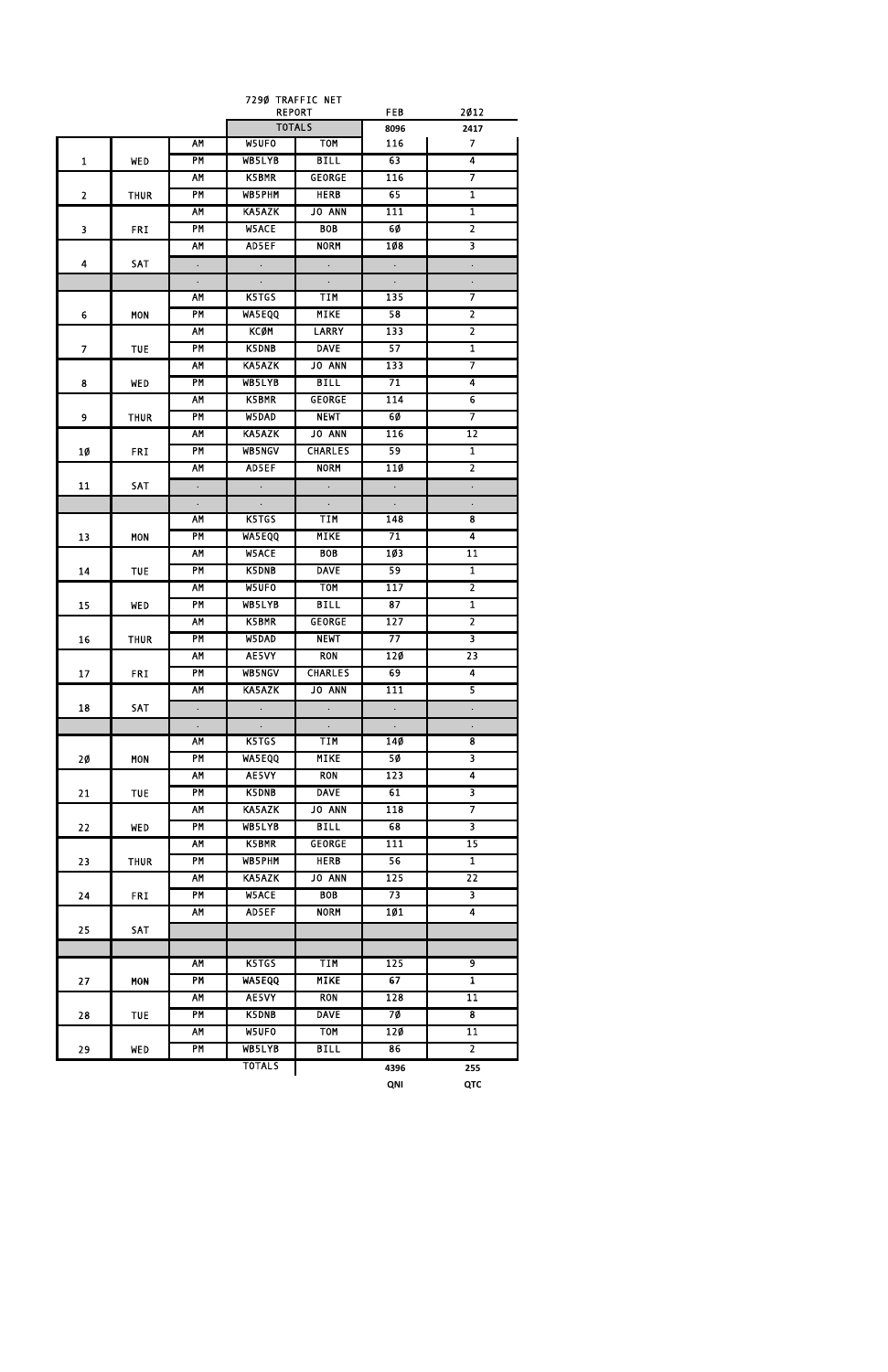7290 TRAFFIC NET

|                 |                  |                 |                      | <b>REPORT</b>  | <b>MAR</b>      | 2012                    |
|-----------------|------------------|-----------------|----------------------|----------------|-----------------|-------------------------|
|                 |                  |                 |                      | MONTHLY TOTALS |                 |                         |
|                 |                  |                 |                      | <b>NCS</b>     |                 |                         |
| <b>DATE</b>     |                  | <b>DAY</b>      | <b>CALL</b>          | <b>NAME</b>    | <b>STATIONS</b> | <b>TRAFFIC</b>          |
|                 |                  | <b>AM</b>       | K5BMR                | <b>GEORGE</b>  | 121             | $\overline{\mathbf{5}}$ |
| $\mathbf{1}$    | <b>THU</b>       | <b>PM</b>       | W5DAD                | <b>NEWT</b>    | 61              | $\overline{2}$          |
|                 |                  | AM              | <b>KA5AZK</b>        | <b>JO ANN</b>  | 130             | 6                       |
| $\overline{2}$  | <b>FRI</b>       | <b>PM</b>       | <b>WB5NGV</b>        | <b>CHARLES</b> | 64              | $\overline{\mathsf{5}}$ |
|                 |                  | <b>AM</b>       | KA5AZK               | JO ANN         | 124             | 4                       |
| 3               | <b>SAT</b>       |                 |                      |                |                 |                         |
|                 |                  | $\bullet$       | $\bullet$            |                |                 |                         |
|                 |                  | AM              | K5TGS                | <b>TIM</b>     | 122             | 14                      |
| 5               | <b>MON</b>       | <b>PM</b>       | <b>WA5EQQ</b>        | <b>MIKE</b>    | 57              | 2                       |
|                 |                  | <b>AM</b>       | AE5VY                | <b>RON</b>     | 115             | $\overline{14}$         |
| 6               | <b>TUE</b>       | PM              | K5DNB                | <b>DAVE</b>    | 63              | 4                       |
|                 |                  | <b>AM</b>       | W5UFO                | <b>BILL</b>    | 129             | 8                       |
| $\overline{7}$  | <b>WED</b>       | PM              | KA5AZK               | <b>JO ANN</b>  | $\overline{73}$ | $\overline{\mathbf{1}}$ |
|                 |                  | AM              | K5BMR                | <b>GEORGE</b>  | 112             | 7                       |
| 8               | <b>THUR</b>      | PM              | W5DAD                | <b>NEWT</b>    | 79              | 7                       |
|                 |                  | <b>AM</b>       | KA5AZK               | JO ANN         | 98              | $\overline{6}$          |
| 9               | <b>FRI</b>       | PM              | <b>WB5NGV</b>        | <b>CHARLES</b> | 62              | 4                       |
|                 |                  | <b>AM</b>       | AD5EF                | <b>NORM</b>    | $\overline{88}$ | $\overline{\mathbf{z}}$ |
| 10              | SAT              |                 |                      |                |                 |                         |
|                 |                  | $\bullet$       | $\bullet$            |                |                 |                         |
|                 |                  | <b>AM</b>       | K5TGS                | <b>TIM</b>     | 127             | $\overline{27}$         |
| 12              | <b>MON</b>       | <b>PM</b>       | <b>WA5EQQ</b>        | <b>MIKE</b>    | 61              | $\overline{6}$          |
|                 |                  | <b>AM</b>       | AE5VY                | <b>RON</b>     | 125             | $\overline{\mathbf{3}}$ |
|                 | 13<br><b>TUE</b> | <b>PM</b>       | K5DNB                | <b>DAVE</b>    | $\overline{37}$ | Ø                       |
|                 |                  | <b>AM</b>       | W5UF0                | <b>TOM</b>     | 126             | $\overline{12}$         |
| 14              | WED              | PM              | <b>WB5LYB</b>        | <b>BILL</b>    | $\overline{77}$ | Ø                       |
|                 |                  | AM              | K5BMR                | <b>GEORGE</b>  | 120             | 6                       |
| 15              | <b>THUR</b>      | <b>PM</b>       | W5DAD                | <b>NEWT</b>    | 73              | $\overline{6}$          |
|                 |                  | <b>AM</b>       | <b>KA5AZK</b>        | JO ANN         | 127             | $\overline{6}$          |
| 16              | <b>FRI</b>       | <b>PM</b>       | <b>WB5NGV</b>        | <b>CHARLES</b> | 64              | $\overline{\mathbf{1}}$ |
|                 |                  | AM              | <b>KA5AZK</b>        | JO ANN         | 116             | $\overline{2}$          |
| 17              | SAT              |                 |                      |                |                 |                         |
|                 |                  |                 |                      |                |                 |                         |
|                 |                  | $\bullet$<br>AM | $\bullet$ .<br>K5TGS | <b>TIM</b>     | 131             | 10                      |
|                 |                  | PM              | <b>WA5EQQ</b>        | <b>MIKE</b>    | 63              | 7                       |
| 19              | <b>MON</b>       | <b>AM</b>       | K5BMR                |                | 116             | 4                       |
|                 |                  |                 |                      | <b>GEORGE</b>  |                 |                         |
| 20 <sub>o</sub> | <b>TUE</b>       | <b>PM</b>       | K5DNB                | <b>DAVE</b>    | 68              | $\overline{\mathbf{3}}$ |
|                 |                  | <b>AM</b>       | KA5AZK               | <b>JO ANN</b>  | 122             | $\overline{\mathbf{3}}$ |
| 21              | <b>WED</b>       | PM              | <b>W5ACE</b>         | <b>BOB</b>     | 72              | $\overline{2}$          |
|                 |                  | <b>AM</b>       | K5BMR                | <b>GEORGE</b>  | 124             | Ø                       |
| 22              | <b>THUR</b>      | PM              | W5DAD                | <b>NEWT</b>    | 79              | $\overline{2}$          |
|                 |                  | <b>AM</b>       | W5UFO                | <b>TOM</b>     | 118             | 6                       |
| 23              | <b>FRI</b>       | PM              | <b>WB5NGV</b>        | <b>CHARLES</b> | 65              | $\overline{\mathsf{5}}$ |
|                 |                  | <b>AM</b>       | AD5EF                | <b>NORM</b>    | 114             | $\overline{\mathbf{1}}$ |
| 24              | SAT              |                 |                      |                |                 |                         |
|                 |                  | $\bullet$       | $\sim 10^{-11}$      |                |                 |                         |
|                 |                  | <b>AM</b>       | K5TGS                | TIM            | 121             | 4                       |
| 26              | <b>MON</b>       | <b>PM</b>       | <b>WA5EQQ</b>        | <b>MIKE</b>    | 60              | $\overline{2}$          |
|                 |                  | <b>AM</b>       | <b>KA5AZK</b>        | <b>JO ANN</b>  | 116             | $\overline{6}$          |
| 27              | <b>TUE</b>       | PM              | <b>K5DNB</b>         | <b>DAVE</b>    | 66              | $\overline{\mathbf{1}}$ |
|                 |                  | <b>AM</b>       | W5UFO                | <b>BILL</b>    | 112             | $\overline{11}$         |
| 28              | <b>WED</b>       | PM              | WB5LYB               | <b>BILL</b>    | <b>8Ø</b>       | $\overline{4}$          |

|    |             | AΜ | <b>KA5AZK</b> | <b>JO ANN</b>  | 124  | Ø   |
|----|-------------|----|---------------|----------------|------|-----|
| 29 | <b>THUR</b> | PM | W5DAD         | <b>NEWT</b>    | 62   |     |
|    |             | AM | K5BMR         | <b>GEORGE</b>  | 11Ø  | 20  |
| 3Ø | <b>FRI</b>  | ΡM | <b>WB5NGV</b> | <b>CHARLES</b> | 53   | 8   |
|    |             | AM | AD5EF         | <b>NORM</b>    | 106  |     |
| 31 | <b>SAT</b>  |    |               |                |      |     |
|    |             |    | ٠             |                | 4633 | 271 |

**.**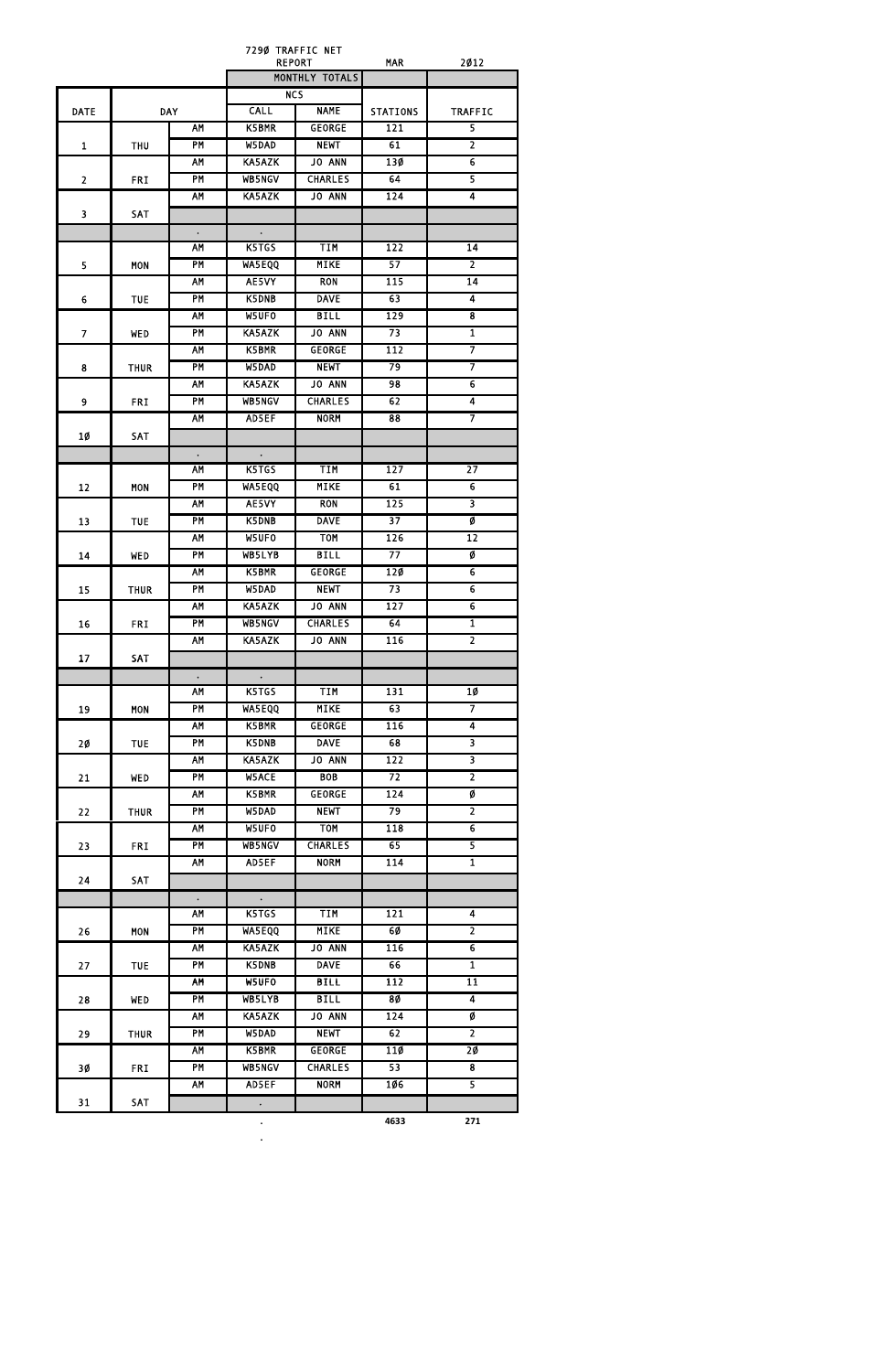**.**

7290 TRAFFIC NET

|                         |             |                        |                      | <b>REPORT</b>        | <b>APR</b>           | 2012                    |
|-------------------------|-------------|------------------------|----------------------|----------------------|----------------------|-------------------------|
|                         |             |                        |                      | MONTHLY TOTALS       |                      |                         |
| $\overline{\mathbf{2}}$ | <b>MON</b>  | AM                     | K5TGS                | TIM                  | 108                  | 6                       |
|                         |             | PM                     | <b>WA5EQQ</b>        | <b>MIKE</b>          | 48                   | $\overline{2}$          |
| 3                       | <b>TUE</b>  | AM                     | AE5VY                | <b>RON</b>           | 95                   | $\overline{17}$         |
|                         |             | PM                     | <b>WB5NGV</b>        | <b>CHARLES</b>       | 53                   | $\overline{\mathbf{3}}$ |
| 4                       | <b>WED</b>  | <b>AM</b>              | W5UFO                | <b>TOM</b>           | 110                  | 7                       |
|                         |             | <b>PM</b>              | WB5LYB               | <b>BILL</b>          | 73                   | $\overline{2}$          |
| 5                       | <b>THUR</b> | AM                     | K5BMR                | <b>GEORGE</b>        | 113                  | 4                       |
|                         |             | PM                     | <b>WB5PHM</b>        | <b>HERB</b>          | 50                   | 3                       |
|                         | <b>FRI</b>  | AM                     | <b>KA5AZK</b>        | JO ANN               | 121                  | $\overline{2}$          |
| 6                       |             | <b>PM</b>              | WB5NGV               | <b>CHARLES</b>       | 56                   | $\overline{\mathbf{1}}$ |
|                         | <b>SAT</b>  | AM                     | W5UFO                | <b>TOM</b>           | 105                  | 6                       |
| $\overline{\mathbf{z}}$ |             |                        |                      |                      |                      |                         |
|                         |             | $\ddot{\phantom{0}}$   | $\Box$               | $\Box$               | $\Box$               | $\ddot{\phantom{0}}$    |
|                         |             |                        | $\Box$               | $\Box$               | $\ddot{\phantom{0}}$ |                         |
| 9                       | <b>MON</b>  | AM                     | KCØM                 | <b>LARRY</b>         | 121                  | $\overline{2}$          |
|                         |             | PM                     | <b>WA5EQQ</b>        | <b>MIKE</b>          | 67                   | $\overline{\mathbf{1}}$ |
| 10                      | <b>TUE</b>  | AΜ                     | AE5VY                | <b>RON</b>           | 117                  | 3                       |
|                         |             | <b>PM</b>              | K5DNB                | <b>DAVE</b>          | 59                   | Ø                       |
| 11                      | <b>WED</b>  | <b>AM</b>              | <b>KA5AZK</b>        | <b>JO ANN</b>        | 116                  | $\overline{\mathbf{3}}$ |
|                         |             | PM                     | <b>WB5LYB</b>        | <b>BILL</b>          | 82                   | $\overline{2}$          |
| 12                      | <b>THUR</b> | AM                     | <b>K5BMR</b>         | <b>GEORGE</b>        | 112                  | $\overline{4}$          |
|                         |             | PM                     | W5DAD                | <b>NEWT</b>          | 67                   | $\overline{2}$          |
| 13                      | <b>FRI</b>  | AM                     | <b>KA5AZK</b>        | JO ANN               | 117                  | $\overline{1}$          |
|                         |             | PM                     | <b>K5DNB</b>         | <b>DAVE</b>          | 69                   | $\mathbf{1}$            |
| 14                      | <b>SAT</b>  | <b>AM</b>              | AD5EF                | <b>NORMAN</b>        | <b>102</b>           | Ø                       |
|                         |             | $\ddot{\phantom{0}}$   | $\ddot{\phantom{0}}$ | $\Box$               | $\Box$               | $\ddot{\phantom{0}}$    |
|                         |             |                        |                      | $\Box$               | $\ddot{\phantom{0}}$ | $\ddot{\phantom{0}}$    |
| 16                      | <b>MON</b>  | AM                     | <b>KCØM</b>          | <b>LARRY</b>         | 105                  | $\overline{2}$          |
|                         |             | PM                     | WA5EQQ               | <b>MIKE</b>          | 58                   | $\overline{\mathbf{3}}$ |
|                         | <b>TUE</b>  | <b>AM</b>              | AE5VY                | <b>RON</b>           | 110                  | $\overline{7}$          |
| 17                      |             | PM                     | K5DNB                | <b>DAVE</b>          | 57                   | 5                       |
|                         | <b>WED</b>  | <b>AM</b>              | W5UFO                | <b>TOM</b>           | 126                  | $\overline{15}$         |
| 18                      |             |                        |                      |                      |                      |                         |
|                         |             | PM                     | WB5LYB               | <b>BILL</b>          | 65                   | $\overline{\mathbf{3}}$ |
| 19                      | <b>THUR</b> | <b>AM</b>              | <b>MeCL</b>          | <b>CAROL</b>         | 97                   | $\mathbf{1}$            |
|                         |             | <b>PM</b>              | W5DAD                | <b>NEWT</b>          | 71                   | 4                       |
| 20                      | <b>FRI</b>  | <b>AM</b>              | K5BMR                | <b>GEORGE</b>        | <b>101</b>           | $\overline{2}$          |
|                         |             | <b>PM</b>              | <b>WB5NGV</b>        | <b>CHARLES</b>       | 54                   | $\overline{\mathbf{1}}$ |
| 21                      | <b>SAT</b>  | <b>AM</b>              | AD5EF                | <b>NORM</b>          | 107                  | Ø                       |
|                         |             | $\bullet$              | $\Box$               | $\Box$               | $\Box$               | $\Box$                  |
|                         |             |                        |                      | $\ddot{\phantom{a}}$ | $\ddot{\phantom{0}}$ |                         |
| 23                      | <b>MON</b>  | AΜ                     | K5TGS                | <b>TIM</b>           | 119                  | 6                       |
|                         |             | <b>PM</b>              | <b>WA5EQQ</b>        | <b>MIKE</b>          | 59                   | Ø                       |
| 24                      | <b>TUE</b>  | <b>AM</b>              | AE5VY                | <b>RON</b>           | 96                   | $\overline{6}$          |
|                         |             | <b>PM</b>              | W5ZH                 | <b>BILL</b>          | 72                   | Ø                       |
| 25                      | <b>WED</b>  | <b>AM</b>              | <b>KA5AZK</b>        | <b>JO ANN</b>        | 110                  | $\overline{2}$          |
|                         |             | PM                     | WB5LYB               | <b>BILL</b>          | 64                   | $\mathbf{1}$            |
| 26                      | <b>THUR</b> | <b>AM</b>              | K5BMR                | <b>GEORGE</b>        | 117                  | Ø                       |
|                         |             | <b>PM</b>              | W5DAD                | <b>NEWT</b>          | 62                   | $\overline{2}$          |
| 27                      | <b>FRI</b>  | <b>AM</b>              | KA5AZK               | JO ANN               | 120                  | $\overline{17}$         |
|                         |             | <b>PM</b>              | <b>WB5NGV</b>        | <b>CHARLES</b>       | 56                   | $\overline{2}$          |
| 28                      | <b>SAT</b>  | <b>AM</b>              | AD5EF                | <b>NORM</b>          | 90                   | $\overline{1}$          |
|                         |             |                        |                      |                      |                      |                         |
|                         | <b>MON</b>  | $\bullet$<br><b>AM</b> | K5GS                 | <b>TIM</b>           | <b>120</b>           | 10                      |
| 30                      |             | <b>PM</b>              | <b>WA5EQQ</b>        | <b>MIKE</b>          | 50                   | $\overline{5}$          |
|                         |             |                        |                      |                      |                      |                         |
|                         |             |                        | <b>APRIL</b>         | <b>TOTAL</b>         | 4047                 | 167                     |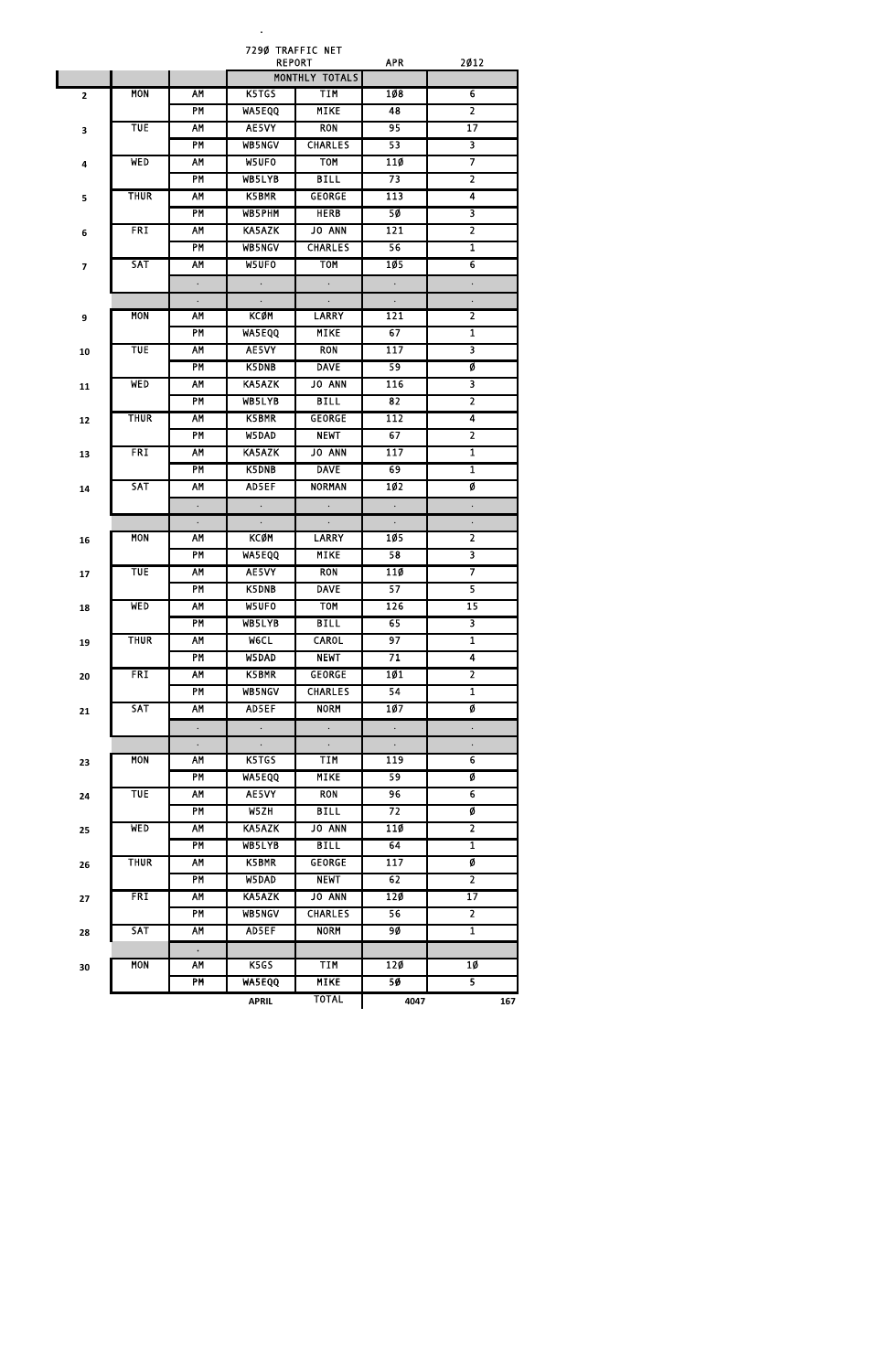|                         |             |                      | 7290 TRAFFIC NET |                             |                      |                         |
|-------------------------|-------------|----------------------|------------------|-----------------------------|----------------------|-------------------------|
|                         |             |                      | <b>REPORT</b>    | MONTHLY TOTALS              | <b>MAY</b>           | 2011                    |
|                         |             |                      | <b>NCS</b>       |                             |                      |                         |
| <b>DATE</b>             |             | <b>DAY</b>           | <b>CALL</b>      | <b>NAME</b>                 | <b>STATIONS</b>      | <b>TRAFFIC</b>          |
|                         |             | AM                   | AE5VY            | <b>RON</b>                  | 11Ø                  | $\overline{5}$          |
| $\mathbf{1}$            | <b>TUE</b>  | <b>PM</b>            | <b>K5BMR</b>     | <b>GEORGE</b>               | 56                   | $\overline{7}$          |
|                         |             | <b>AM</b>            | KCØM             | <b>LARRY</b>                | 112                  | $\overline{24}$         |
| $\overline{2}$          | <b>WED</b>  | PM                   | WB5LYB           | <b>BILL</b>                 | 86                   | $\overline{2}$          |
|                         |             | <b>AM</b>            | K5BMR            | <b>GEORGE</b>               | 101                  | $\overline{5}$          |
| $\overline{\mathbf{3}}$ | <b>THUR</b> | PM                   | W5DAD            | <b>NEWT</b>                 | 55                   | $\overline{1}$          |
|                         |             | <b>AM</b>            | KA5AZK           | JO ANN                      | 124                  | 12                      |
| 4                       | <b>FRI</b>  | PM                   | <b>WB5NGV</b>    | <b>CHARLES</b>              | 59                   | $\overline{2}$          |
|                         |             | <b>AM</b>            | AD5EF            | <b>NORM</b>                 | 85                   | $\overline{\mathbf{8}}$ |
|                         |             |                      | <b>KA5AZK</b>    | JO ANN                      | 97                   | $\overline{4}$          |
| 5                       | <b>SAT</b>  |                      | KCØM             | <b>LARRY</b>                | 51                   | $\overline{5}$          |
|                         |             |                      | $\bullet$ .      |                             |                      |                         |
|                         |             | <b>AM</b>            | K5TGS            | TIM                         | 122                  | $\overline{9}$          |
| $\mathbf{7}$            | <b>MON</b>  | <b>PM</b>            | WA5EQQ           | <b>MIKE</b>                 | 64                   | $\overline{1}$          |
|                         |             | <b>AM</b>            | KA5AZK           | <b>JO ANN</b>               | 110                  | $\overline{6}$          |
| 8                       | <b>TUE</b>  | PM                   | K5BMR            | <b>GEORGE</b>               | 57                   | $\overline{\mathbf{3}}$ |
|                         |             | <b>AM</b>            | W5UFO            | <b>TOM</b>                  | 108                  | $\overline{4}$          |
| 9                       | <b>WED</b>  | <b>PM</b>            | WB5LYB           | <b>BILL</b>                 | 71                   | $\mathbf{1}$            |
|                         |             | <b>AM</b>            | <b>K5BMR</b>     | <b>GEORGE</b>               | 116                  | Ø                       |
| 1Ø                      | <b>THUR</b> | <b>PM</b>            | W5DAD            | <b>NEWT</b>                 | 58                   | $\overline{2}$          |
|                         |             | <b>AM</b>            | AE5VY            | <b>RON</b>                  | 112                  | $\overline{5}$          |
| 11                      | <b>FRI</b>  | PM                   | <b>WB5NGV</b>    | <b>CHARLES</b>              | 56                   | $\overline{\mathbf{3}}$ |
|                         |             | <b>AM</b>            | W5UFO            | <b>TOM</b>                  | 93                   | $\overline{2}$          |
| 12                      | <b>SAT</b>  | $\Box$               | $\sim$ $-$       | $\Box$                      | $\Box$               | $\Box$                  |
|                         |             |                      | $\bullet$        |                             |                      |                         |
|                         |             | <b>AM</b>            | K5TGS            | TIM                         | 126                  | 11                      |
| 14                      | <b>MON</b>  | PM                   | <b>WA5EQQ</b>    | <b>MIKE</b>                 | 48                   | $\overline{1}$          |
|                         |             | <b>AM</b>            | AE5VY            | <b>RON</b>                  | 112                  | 10                      |
| 15                      | <b>TUE</b>  | PM                   | W5ZH             | <b>BILL</b>                 | 77                   | $\overline{1}$          |
|                         |             | <b>AM</b>            | W5UFO            | <b>TOM</b>                  | 125                  | <b>10</b>               |
| 16                      | <b>WED</b>  | PM                   | WB5LYB           | <b>BILL</b>                 | 71                   | $\overline{1}$          |
|                         |             | <b>AM</b>            | K5BMR            | <b>GEORGE</b>               | 117                  | $\overline{4}$          |
| 17                      | <b>THUR</b> | PM                   | W5DAD            | <b>NEWT</b>                 | 73                   | $\overline{6}$          |
|                         |             | <b>AM</b>            | <b>KA5AZK</b>    | <b>JO ANN</b>               | 117                  | $\overline{11}$         |
| 18                      | <b>FRI</b>  | <b>PM</b>            | <b>WB5NGV</b>    | <b>CHARLES</b>              | 59                   | $\overline{2}$          |
|                         |             | <b>AM</b>            | AD5EF            | <b>NORM</b>                 | 94                   | Ø                       |
| 19                      | SAT         | $\Box$               | $\sim 10^{-1}$   | $\mathcal{L}^{\pm}$         | $\ddot{\phantom{0}}$ | $\bullet$               |
|                         |             | $\Box$               | $\sim$           | $\mathcal{L}_{\mathcal{A}}$ | $\epsilon$           | $\Box$                  |
|                         |             | <b>AM</b>            | K5TGS            | TIM                         | 130                  | $\overline{14}$         |
| 21                      | <b>MON</b>  | PM                   | <b>WA5EQQ</b>    | <b>MIKE</b>                 | 57                   | $\overline{4}$          |
|                         |             | <b>AM</b>            | AE5VY            | <b>RON</b>                  | 116                  | 11                      |
| 22                      | <b>TUE</b>  | <b>PM</b>            | W5IM             | <b>JIM</b>                  | 84                   | $\overline{2}$          |
|                         |             | <b>AM</b>            | KA5AZK           | JO ANN                      | 124                  | $\overline{\tau}$       |
| 23                      | <b>WED</b>  | PM                   | WB5LYB           | <b>BILL</b>                 | 68                   | $\overline{\mathbf{3}}$ |
|                         |             | <b>AM</b>            | K5BMR            | <b>GEORGE</b>               | 109                  | $\overline{\mathbf{3}}$ |
| 24                      | <b>THUR</b> | PM                   | W5DAD            | <b>NEWT</b>                 | 59                   | $\overline{4}$          |
|                         |             | <b>AM</b>            | <b>KA5AZK</b>    | <b>JO ANN</b>               | 122                  | 9                       |
| 25                      | <b>FRI</b>  | <b>PM</b>            | <b>WB5NGV</b>    | <b>CHARLES</b>              | 66                   | $\overline{2}$          |
|                         |             | <b>AM</b>            | K5TGS            | <b>TIM</b>                  | <b>106</b>           | $\overline{2}$          |
| 26                      | SAT         | $\Box$               | $\sim$           | $\mathcal{L}^{\pm}$         | $\Box$               | $\bullet$               |
|                         |             | $\ddot{\phantom{0}}$ | ۰                | $\Box$                      | $\Box$               |                         |
|                         |             | <b>AM</b>            | K5TGS            | TIM                         | 128                  | 10                      |
|                         | <b>MON</b>  | <b>PM</b>            | <b>WA5EQQ</b>    | <b>MIKE</b>                 | 44                   | $\overline{1}$          |
| 28                      |             | <b>AM</b>            | AE5VY            | <b>RON</b>                  | 108                  | 18                      |
|                         |             |                      | K5DNB            | <b>DAVE</b>                 | 64                   | $\overline{\mathbf{5}}$ |
| 29                      | <b>TUE</b>  | PM                   |                  |                             |                      |                         |
|                         |             | <b>AM</b>            | W5UFO            | <b>TOM</b>                  | 117                  | $\overline{1}$          |
| 30                      | <b>WED</b>  | PM                   | WB5LYB           | <b>BILL</b>                 | 7Ø                   | $\overline{2}$          |
|                         |             | <b>AM</b>            | K5BMR            | <b>GEORGE</b>               | 10 <sub>2</sub>      | 12                      |
| 31                      | <b>THUR</b> | <b>PM</b>            | W5DAD            | <b>NEWT</b>                 | 57                   | $\overline{4}$          |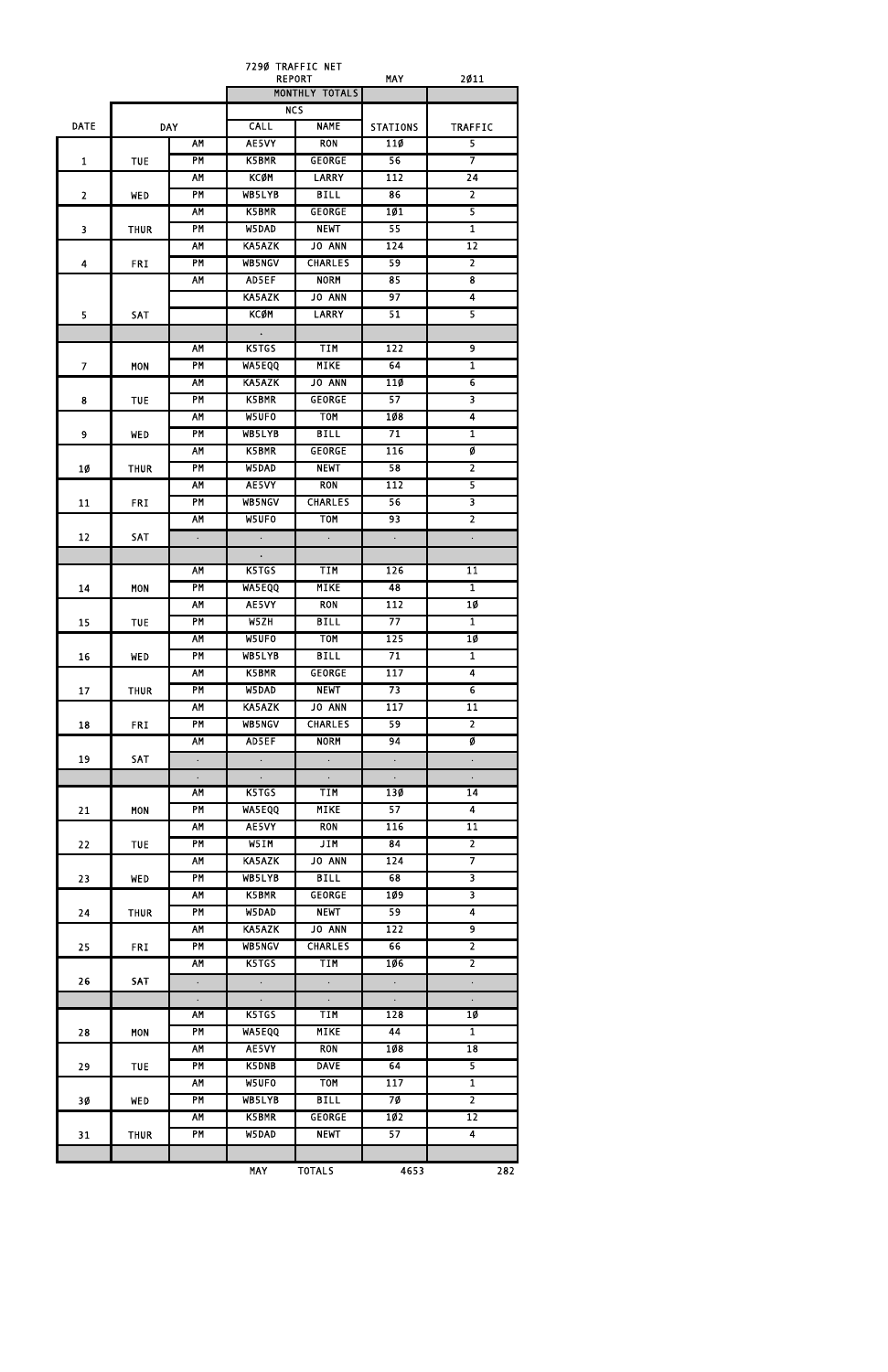|                         |             |                      | <b>TRAFFIC</b>       |                      | <b>JUNE</b>          | 2012                    |  |
|-------------------------|-------------|----------------------|----------------------|----------------------|----------------------|-------------------------|--|
|                         |             |                      | <b>TOTALS</b>        |                      |                      |                         |  |
| <b>DATE</b>             | <b>DAY</b>  |                      | NC <sub>S</sub>      |                      | QNI                  | <b>TRAFFIC</b>          |  |
|                         |             |                      | <b>CALL</b>          | <b>NAME</b>          |                      |                         |  |
| $\overline{1}$          | <b>FRI</b>  | AM                   | K5TGS                | <b>TIM</b>           | 108                  | 7                       |  |
|                         |             | <b>PM</b>            | WB5NGV               | <b>CHARLES</b>       | 63                   | $\overline{\mathbf{2}}$ |  |
| $\overline{2}$          | <b>SAT</b>  | AM                   | <b>KAT5AZK</b>       | JO ANN               | 91                   | 4                       |  |
|                         |             | $\Box$               | $\sim$               | $\sim$               | $\sim$               |                         |  |
|                         |             |                      |                      |                      |                      | $\bullet$               |  |
|                         |             | $\Box$               | $\sim$               | $\sim$               | $\Box$               | $\Box$                  |  |
| $\overline{\mathbf{A}}$ | <b>MON</b>  | <b>AM</b>            | KA5AZK               | JO ANN               | 108                  | $\overline{13}$         |  |
|                         |             | PM                   | WA5EQQ               | <b>MIKE</b>          | 58                   | $\overline{6}$          |  |
| 5                       | <b>TUE</b>  | AM                   | AE5VY                | <b>RON</b>           | 111                  | $\overline{9}$          |  |
|                         |             | <b>PM</b>            | <b>MeCL</b>          | <b>CAROL</b>         | 46                   | $\overline{2}$          |  |
| $\overline{6}$          | <b>WED</b>  | <b>AM</b>            | W5UFO                | <b>TOM</b>           | 108                  | 7                       |  |
|                         |             | <b>PM</b>            | WB5LYB               | <b>BILL</b>          | 74                   | $\overline{\mathbf{3}}$ |  |
|                         | <b>THUR</b> | AM                   | K5BMR                | <b>GEORGE</b>        | 121                  | 5                       |  |
|                         |             | <b>PM</b>            | W5DAD                | <b>NEWT</b>          | 58                   | $\overline{6}$          |  |
| $\overline{\mathbf{8}}$ | <b>FRI</b>  | AM                   | K5BMR                | <b>GEORGE</b>        | 91                   | $\overline{6}$          |  |
|                         |             | PM                   | WB5NGV               | <b>CHARLES</b>       | 43                   | 4                       |  |
|                         |             |                      |                      |                      |                      |                         |  |
| $\overline{9}$          | <b>SAT</b>  | AM                   | AD5EF                | <b>NORM</b>          | 78                   | $\overline{\mathbf{2}}$ |  |
|                         |             | $\ddot{\phantom{0}}$ | $\ddot{\phantom{0}}$ | $\ddot{\phantom{0}}$ | $\ddot{\phantom{0}}$ |                         |  |
|                         |             |                      |                      |                      |                      |                         |  |
| $\overline{11}$         | <b>MON</b>  | AM                   | K5TGS                | <b>TIM</b>           | 79                   | $\overline{12}$         |  |
|                         |             | <b>PM</b>            | W5ZH                 | <b>BILL</b>          | 55                   | $\overline{2}$          |  |
| 12                      | <b>TUE</b>  | AM                   | AE5VY                | <b>RON</b>           | 69                   | $\overline{6}$          |  |
|                         |             | <b>PM</b>            | <b>MeCL</b>          | <b>CAROL</b>         | 53                   | $\overline{4}$          |  |
| $\overline{13}$         | <b>WED</b>  | AM                   | K5BMR                | <b>GEORGE</b>        | 114                  | 9                       |  |
|                         |             | PM                   | <b>WB5LYB</b>        | <b>BILL</b>          | 67                   | 9                       |  |
| $\overline{14}$         | <b>THUR</b> |                      |                      |                      |                      |                         |  |
|                         |             | AM                   | <b>K5DNB</b>         | <b>DAVID</b>         | 99                   | $\overline{\mathbf{8}}$ |  |
|                         |             | <b>PM</b>            | W5DAD                | <b>NEWT</b>          | 68                   | $\overline{23}$         |  |
| $\overline{15}$         | <b>FRI</b>  | <b>AM</b>            | <b>KA5AZK</b>        | <b>JO ANN</b>        | 107K                 |                         |  |
|                         |             | PM                   | K5BMR                | <b>GEORGE</b>        | 52                   | $\overline{\bf 8}$      |  |
| 16                      | <b>SAT</b>  | <b>AM</b>            | AD5EF                | <b>NORM</b>          | 93                   | $\overline{\mathbf{8}}$ |  |
|                         |             |                      |                      |                      |                      |                         |  |
|                         |             | $\Box$               |                      | $\Box$               | $\Box$               | $\ddot{\phantom{0}}$    |  |
| $\overline{18}$         | <b>MON</b>  | <b>AM</b>            | K5TGS                | <b>TIM</b>           | 91                   | $\overline{15}$         |  |
|                         |             | <b>PM</b>            | <b>WASEQQ</b>        | <b>MIKE</b>          | 40                   | $\overline{\mathbf{1}}$ |  |
| 19                      | <b>TUE</b>  | <b>AM</b>            | <b>KA5AZK</b>        | <b>JO ANN</b>        | 114                  | $\overline{9}$          |  |
|                         |             | PM                   | <b>W6CL</b>          | <b>CAROL</b>         | 59                   | $\overline{6}$          |  |
| 20                      | <b>WED</b>  |                      |                      |                      |                      | 7                       |  |
|                         |             | <b>AM</b>            | W5UFO                | <b>TOM</b>           | <b>110</b>           |                         |  |
|                         |             | <b>PM</b>            | WB5LYB               | <b>BILL</b>          | 70                   | $\overline{2}$          |  |
| $\overline{21}$         | <b>THUR</b> | <b>AM</b>            | K5BMR                | <b>GEORGE</b>        | $\overline{115}$     | $\overline{\mathbf{3}}$ |  |
|                         |             | <b>PM</b>            | W5DAD                | <b>NEWT</b>          | 61                   | $\overline{2}$          |  |
| $\overline{22}$         | <b>FRI</b>  | <b>AM</b>            | AE5VY                | <b>RON</b>           | 103                  | 7                       |  |
|                         |             | <b>PM</b>            | <b>WB5NGV</b>        | <b>CHARLES</b>       | 48                   | 4                       |  |
| $\overline{23}$         | <b>SAT</b>  | <b>AM</b>            | AD5EF                | <b>NORM</b>          | 131                  | Ø                       |  |
|                         |             | PM                   | <b>KA5AZK</b>        | <b>JO ANN</b>        | 55                   | $\overline{13}$         |  |
|                         |             |                      |                      |                      |                      |                         |  |
| 25                      | <b>MON</b>  | <b>AM</b>            | K5TGS                | <b>TIM</b>           | 112                  | $\overline{26}$         |  |
|                         |             | <b>PM</b>            | <b>WASEQQ</b>        | <b>MIKE</b>          | 53                   | $\overline{\mathbf{3}}$ |  |
|                         |             |                      |                      |                      |                      | $\overline{9}$          |  |
| 26                      | <b>TUE</b>  | <b>AM</b>            | KA5AZK               | <b>JO ANN</b>        | 121                  |                         |  |
|                         |             | <b>PM</b>            | <b>WeCL</b>          | <b>CAROL</b>         | 49                   | 5                       |  |
| $\overline{27}$         | <b>WED</b>  | <b>AM</b>            | W5IM                 | JIM                  | $\overline{127}$     | 11                      |  |
|                         |             | PM                   | WB5LYB               | <b>BILL</b>          | 80                   | $\overline{\mathbf{1}}$ |  |
| $\overline{28}$         | <b>THUR</b> | <b>AM</b>            | K5BMR                | <b>GEORGE</b>        | 116                  | $\overline{17}$         |  |
|                         |             | <b>PM</b>            | W5DAD                | <b>NEWT</b>          | 59                   | $\overline{\mathbf{8}}$ |  |
| 29                      | <b>FRI</b>  | <b>AM</b>            | AE5VY                | <b>RON</b>           | 127                  | 7                       |  |
|                         |             | PM                   | <b>WB5NGV</b>        | <b>CHARLES</b>       | 61                   | 4                       |  |
| 3Ø                      | <b>SAT</b>  | <b>AM</b>            | KA5AZK               | JO ANN               | 101                  | $\overline{\mathbf{c}}$ |  |
|                         |             |                      |                      |                      |                      |                         |  |
|                         |             |                      |                      |                      |                      |                         |  |
|                         |             |                      | <b>JUNE</b>          | <b>TOTALS</b>        | QNI<br>3910          | QTC<br>327              |  |

7290 TRAFFIC NET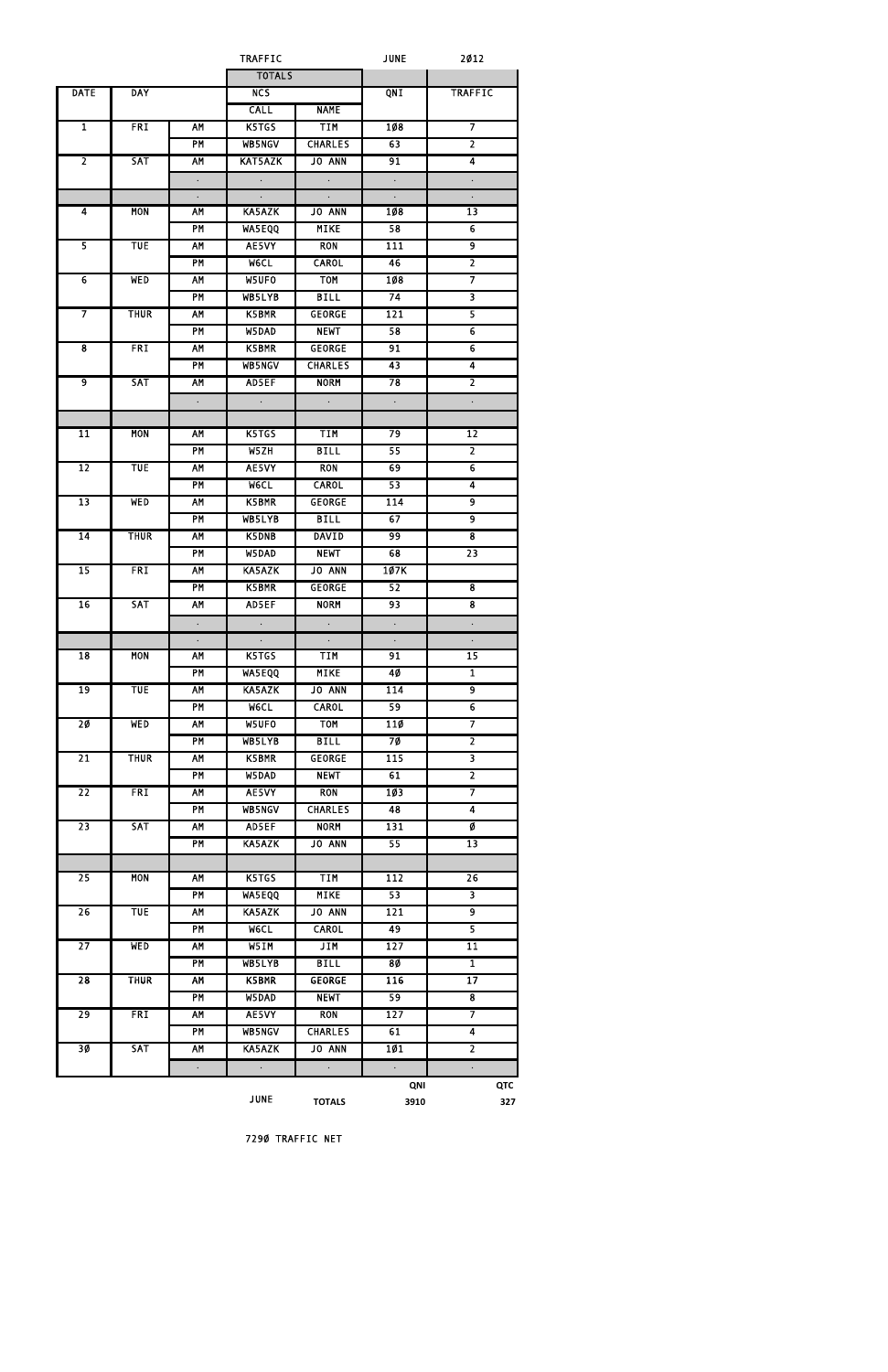|                |             |                      | <b>REPORT</b>        |                      | <b>JULY</b>          | 2012                      |
|----------------|-------------|----------------------|----------------------|----------------------|----------------------|---------------------------|
|                |             |                      |                      | MONTHLY TOTALS       |                      |                           |
|                |             |                      | <b>NCS</b>           |                      |                      |                           |
| <b>DATE</b>    |             | <b>DAY</b>           | <b>CALL</b>          | <b>NAME</b>          | <b>STATIONS</b>      | <b>TRAFFIC</b>            |
|                |             | AM                   | K5TGS                | <b>TIM</b>           | 128                  | $\overline{15}$           |
| $\overline{2}$ | <b>MON</b>  | PM                   | <b>WA5EQQ</b>        | <b>MIKE</b>          |                      |                           |
|                |             | <b>AM</b>            | AE5VY                | <b>RON</b>           | 108                  | 5                         |
| 3              | <b>TUE</b>  | PM                   | <b>W6CL</b>          | <b>CAROL</b>         | 36                   | $\overline{2}$            |
|                |             | <b>AM</b>            | W5UFO                | <b>TOM</b>           | 109                  | $\overline{9}$            |
| 4              | <b>WED</b>  | <b>PM</b>            | WB5LYB               | <b>BILL</b>          | 60                   | $\overline{\mathbf{1}}$   |
|                |             | <b>AM</b>            | <b>K5BMR</b>         | <b>GEORGE</b>        | 113                  | $\overline{2}$            |
| 5              | <b>THUR</b> | <b>PM</b>            | K5AVJ                | <b>LYNN</b>          | 57                   | Ø                         |
|                |             | <b>AM</b>            | <b>KA5AZK</b>        | <b>JO ANN</b>        | 104                  | 12                        |
| 6              | <b>FRI</b>  | <b>PM</b>            | AE5VY                | <b>RON</b>           | 53                   | $\overline{\mathbf{3}}$   |
|                |             | <b>AM</b>            | W5IM                 | <b>JIM</b>           | 113                  | $\overline{\mathbf{4}}$   |
| $\overline{7}$ | SAT         | $\ddot{\phantom{0}}$ | $\ddot{\phantom{0}}$ |                      | $\ddot{\phantom{0}}$ |                           |
|                |             | $\Box$               | $\Box$               | $\ddot{\phantom{0}}$ | $\ddot{\phantom{0}}$ | $\bullet$                 |
|                |             | <b>AM</b>            | K5TGS                | <b>TIM</b>           | 102                  | Ø                         |
| 9              | <b>MON</b>  | PM                   | WA5EQQ               | <b>MIKE</b>          |                      |                           |
|                |             | <b>AM</b>            | <b>KA5AZK</b>        | <b>JO ANN</b>        | 102                  | 16                        |
| <b>10</b>      | <b>TUE</b>  | <b>PM</b>            | <b>MeCL</b>          | <b>CAROL</b>         | 39                   | $\overline{\mathbf{3}}$   |
|                |             | <b>AM</b>            | W5UFO                | <b>TOM</b>           | 88                   |                           |
| 11             | <b>WED</b>  | PM                   | WB5LYB               | <b>BILL</b>          | 68                   | $\overline{6}$            |
|                |             | <b>AM</b>            | K5BMR                | <b>GEORGE</b>        | 76                   | 5                         |
| 12             | <b>THUR</b> | PM                   | <b>KCØM</b>          | <b>LARRY</b>         | $\overline{27}$      | Ø                         |
|                |             | <b>AM</b>            | <b>KA5AZK</b>        | <b>JO ANN</b>        | 99                   | 17                        |
| 13             | <b>FRI</b>  | <b>PM</b>            | <b>KCØM</b>          | <b>LARRY</b>         | 53                   | $\overline{4}$            |
|                |             | <b>AM</b>            | AD5EF                | <b>NORM</b>          | 102                  | 4                         |
| 14             | SAT         |                      |                      |                      |                      |                           |
|                |             | $\ddot{\phantom{0}}$ |                      |                      |                      |                           |
|                |             | <b>AM</b>            | K5TGS                | <b>TIM</b>           | 104                  | $\Box$<br>$\overline{15}$ |
| 16             | <b>MON</b>  | PM                   | <b>WA5EQQ</b>        | <b>MIKE</b>          | 42                   | Ø                         |
|                |             | <b>AM</b>            | AE5VY                | <b>RON</b>           | 83                   |                           |
| 17             | <b>TUE</b>  | <b>PM</b>            | <b>KA5AZK</b>        | <b>JO ANN</b>        | 44                   | $\mathbf{1}$              |
|                |             | <b>AM</b>            | W5UFO                | <b>BILL</b>          | 105                  | $\overline{2}$            |
| 18             | <b>WED</b>  | PM                   | WB5LYB               | <b>BILL</b>          | 71                   | $\overline{1}$            |
|                |             | <b>AM</b>            | <b>K5BMR</b>         | <b>GEORGE</b>        | 107                  | 7                         |
| 19             | <b>THUR</b> | PM                   | W5DAD                | <b>NEWT</b>          | 66                   | $\overline{2}$            |
|                |             | <b>AM</b>            | KA5AZK               | JO ANN               | 107                  | $\mathbf{1}$              |
| 20             | <b>FRI</b>  | PM                   | K5DNB                | <b>DAVID</b>         | 59                   | $\overline{2}$            |
|                |             | AM                   | AD5EF                | <b>NORM</b>          | 92                   | $\overline{\mathbf{3}}$   |
| 21             | <b>SAT</b>  | $\ddot{\phantom{0}}$ | $\ddot{\phantom{0}}$ | $\ddot{\phantom{0}}$ | $\Box$               | $\ddot{\phantom{0}}$      |
|                |             | $\Box$               | $\Box$               | $\Box$               | $\Box$               | $\Box$                    |
|                |             | AM                   | K5TGS                | <b>TIM</b>           | 109                  | 6                         |
| 23             | <b>MON</b>  | PM                   | <b>WA5EQQ</b>        | <b>MIKE</b>          | 51                   | $\overline{5}$            |
|                |             | <b>AM</b>            | AE5VY                | <b>RON</b>           | 1Ø9                  | 7                         |
| 24             | <b>TUE</b>  | <b>PM</b>            | <b>KA5AZK</b>        | JO ANN               | 65                   | $\overline{\mathbf{3}}$   |
|                |             | <b>AM</b>            | W5UFO                | <b>TOM</b>           | 116                  |                           |
| 25             | WED         | <b>PM</b>            | WB5LYB               | <b>BILL</b>          | 71                   | $\overline{\mathbf{3}}$   |
|                |             | <b>AM</b>            | <b>K5DNB</b>         | <b>DAVID</b>         | 119                  | 8                         |
| 26             | <b>THUR</b> | <b>PM</b>            | W5DAD                | <b>NEWT</b>          | 53                   | $\overline{4}$            |
|                |             | <b>AM</b>            | <b>KA5AZK</b>        | JO ANN               | 120                  | $\overline{\mathbf{4}}$   |
| 27             | <b>FRI</b>  | <b>PM</b>            | K5AVJ                | <b>LYNN</b>          | 69                   | $\overline{2}$            |
|                |             | <b>AM</b>            | AD5EF                | <b>NORM</b>          | 91                   | $\overline{\mathbf{1}}$   |
| 28             | SAT         |                      | $\ddot{\phantom{0}}$ | $\ddot{\phantom{0}}$ | $\Box$               |                           |
|                |             | $\ddot{\phantom{0}}$ |                      |                      |                      |                           |
|                |             | $\Box$<br><b>AM</b>  | $\sim$<br>K5TGS      | $\Box$<br><b>TIM</b> | $\Box$<br>114        | $\bullet$<br>4            |
|                |             | PM                   | <b>WA5EQQ</b>        | <b>MIKE</b>          |                      |                           |
| 3Ø             | <b>MON</b>  | <b>AM</b>            | W5IM                 | JIM                  | 102                  | $\overline{2}$            |
|                |             |                      |                      |                      |                      |                           |
| 31             | <b>TUE</b>  | PM                   | <b>MeCL</b>          | <b>CAROL</b>         | 51                   | 3                         |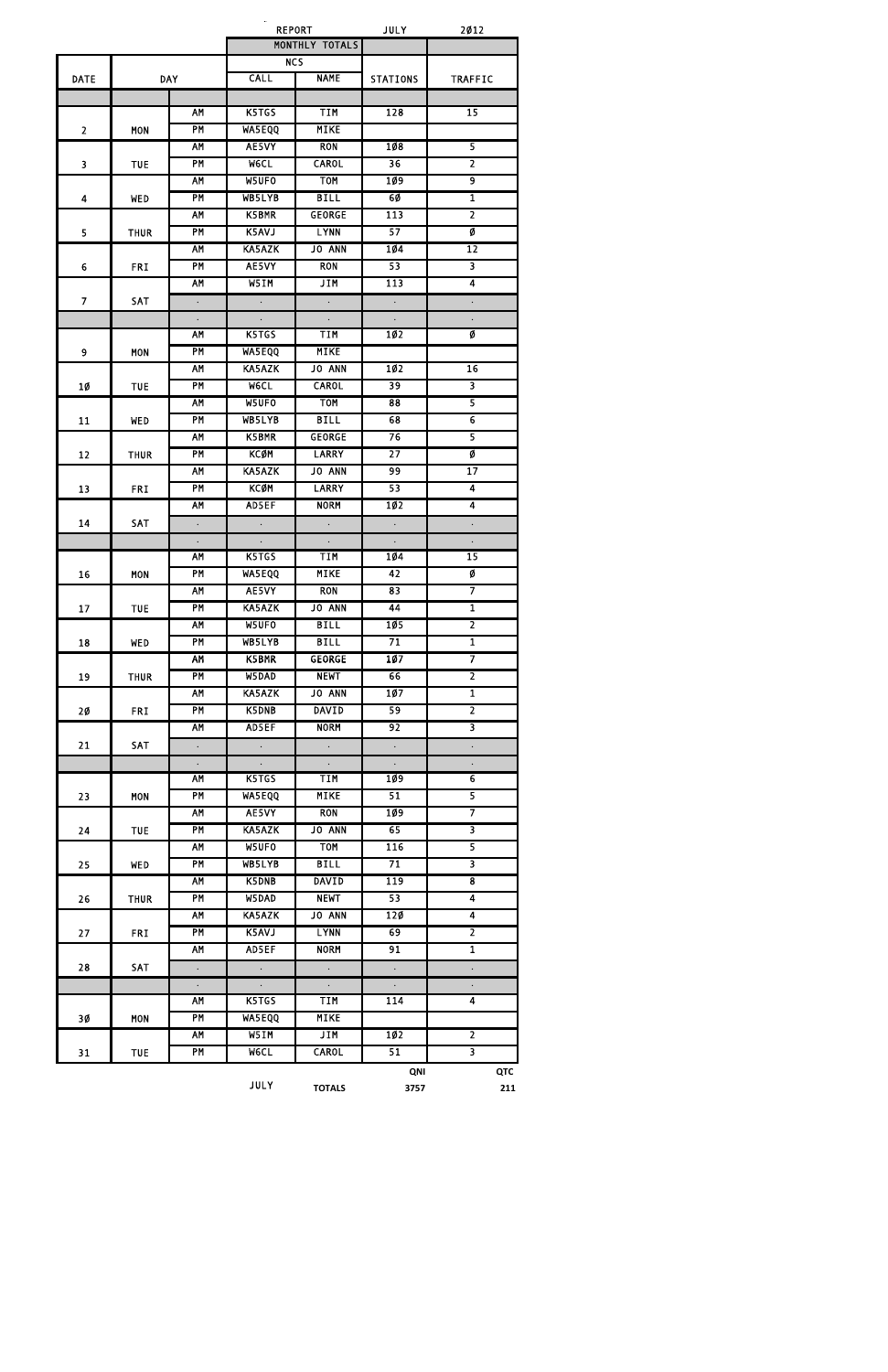|                |             |                 | 7290 TRAFFIC NET               |                |                  |                         |
|----------------|-------------|-----------------|--------------------------------|----------------|------------------|-------------------------|
|                |             |                 | <b>REPORT</b><br><b>TOTALS</b> |                | AUG<br>QNI       | 2012<br>QTC             |
|                |             | <b>AM</b>       | W5UF0                          | <b>TOM</b>     | 111              | 5                       |
| $\mathbf{1}$   | WED         | PM              | <b>WB5LYB</b>                  | <b>BILL</b>    | 69               | $\mathbf{1}$            |
|                |             | <b>AM</b>       | K5BMR                          | <b>GEORGE</b>  | 106              | $\overline{9}$          |
| $\overline{2}$ |             | $\overline{PM}$ | W5DAD                          | <b>NEWT</b>    | 64               | $\overline{\mathbf{1}}$ |
|                | <b>THUR</b> | <b>AM</b>       | <b>KA5AZK</b>                  | JO ANN         | 97               | $\overline{2}$          |
|                |             | PM              |                                | <b>GEORGE</b>  | 53               | $\overline{2}$          |
| 3              | <b>FRI</b>  |                 | K5BMR                          |                |                  |                         |
|                |             | AM              | KA5AZK                         | JO ANN         | 92               | $\overline{1}$          |
| 4              | SAT         |                 |                                |                |                  |                         |
|                |             | $\bullet$       | $\bullet$                      |                |                  |                         |
|                |             | AM              | K5TGS                          | <b>TIM</b>     | 88               | 14                      |
| 6              | <b>MON</b>  | PM              | <b>WA5EQQ</b>                  | <b>MIKE</b>    | 53               | $\overline{11}$         |
|                |             | <b>AM</b>       | <b>KCØM</b>                    | <b>LARRY</b>   | 117              | 10                      |
| $\overline{7}$ | <b>TUE</b>  | PM              | W6CL                           | <b>CAROL</b>   | 45               | 1                       |
|                |             | <b>AM</b>       | W5IM                           | <b>JIM</b>     | 118              | $\overline{\mathbf{8}}$ |
| 8              | <b>WED</b>  | $\overline{PM}$ | WB5LYB                         | <b>BILL</b>    | 64               | 4                       |
|                |             | <b>AM</b>       | K5BMR                          | <b>GEORGE</b>  | 120              | $\overline{9}$          |
| 9              | <b>THUR</b> | PM              | W5DAD                          | <b>NEWT</b>    | 60               | $\overline{\mathbf{3}}$ |
|                |             | <b>AM</b>       | KA5AZK                         | <b>JO ANN</b>  | 114              | $\overline{14}$         |
| 10             | <b>FRI</b>  | PM              | <b>WB5NGV</b>                  | <b>CHARLES</b> | 55               | $\overline{2}$          |
|                |             | AM              | AD5EF                          | <b>NORM</b>    | 97               | $\overline{5}$          |
| 11             | SAT         |                 |                                |                |                  |                         |
|                |             | $\bullet$       | $\bullet$                      |                |                  |                         |
|                |             | <b>AM</b>       | K5TGS                          | <b>TIM</b>     | 109              | $\overline{11}$         |
| 13             | <b>MON</b>  | PM              | WA5EQQ                         | <b>MIKE</b>    | 55               | $\overline{\mathbf{3}}$ |
|                |             | <b>AM</b>       | <b>KCØM</b>                    | <b>LARRY</b>   | 114              | 4                       |
| 14             | <b>TUE</b>  | PM              | <b>WeCL</b>                    | <b>CAROL</b>   | 45               | $\overline{2}$          |
|                |             | <b>AM</b>       | <b>KA5AZK</b>                  | <b>JO ANN</b>  | 109              | $\overline{12}$         |
| 15             | <b>WED</b>  | <b>PM</b>       | WB5LYB                         | <b>BILL</b>    | 6Ø               | $\overline{\mathbf{3}}$ |
|                |             | <b>AM</b>       | K5BMR                          | <b>GEORGE</b>  | 103              | $\overline{6}$          |
| 16             | <b>THUR</b> | PM              | W5DAD                          | <b>NEWT</b>    | 53               | $\overline{\mathbf{3}}$ |
|                |             | <b>AM</b>       | KA5AZK                         | <b>JO ANN</b>  | 115              | $\overline{\mathbf{3}}$ |
| 17             | <b>FRI</b>  | PM              | <b>WB5NGV</b>                  | <b>CHARLES</b> | 58               | $\overline{1}$          |
|                |             | <b>AM</b>       | W5IM                           | <b>JIM</b>     | 91               | $\overline{\mathbf{3}}$ |
| 18             | SAT         |                 |                                |                |                  |                         |
|                |             | $\bullet$       | $\bullet$                      |                |                  |                         |
|                |             | <b>AM</b>       | K5TGS                          | <b>TIM</b>     | $\overline{129}$ | 4                       |
| 2Ø             | <b>MON</b>  | PM              | <b>WA5EQQ</b>                  | <b>MIKE</b>    | 58               | 9                       |
|                |             | <b>AM</b>       | AE5VY                          | <b>RON</b>     | 109              | $\overline{15}$         |
| 21             | <b>TUE</b>  | PM              | <b>MeCL</b>                    | <b>CAROL</b>   | $\overline{37}$  | $\overline{\mathbf{1}}$ |
|                |             | <b>AM</b>       | <b>KA5AZK</b>                  | <b>JO ANN</b>  | 101              | $\overline{5}$          |
|                |             | PM              | WB5LYB                         | <b>BILL</b>    | 70               | $\overline{\mathbf{3}}$ |
| 22             | WED         | <b>AM</b>       | K5BMR                          | <b>GEORGE</b>  | 119              | 11                      |
|                |             | PM              | W5DAD                          | <b>NEWT</b>    | 55               | $\overline{\mathbf{3}}$ |
| 23             | <b>THUR</b> | <b>AM</b>       | <b>KA5AZK</b>                  | <b>JO ANN</b>  | 107              | $\overline{12}$         |
|                |             | PM              |                                |                | 54               | $\overline{2}$          |
| 24             | <b>FRI</b>  |                 | <b>WB5NGV</b>                  | <b>CHARLES</b> |                  |                         |
|                |             | <b>AM</b>       | AD5EF                          | <b>NORM</b>    | 102              | $\overline{6}$          |
| 25             | <b>SAT</b>  |                 |                                |                |                  |                         |
|                |             | $\bullet$       | $\bullet$                      |                |                  |                         |
|                |             | <b>AM</b>       | K5TGS                          | <b>TIM</b>     | 141              | 10                      |
| 27             | <b>MON</b>  | PM              | <b>WA5EQQ</b>                  | <b>MIKE</b>    | 56               | $\overline{5}$          |
|                |             | <b>AM</b>       | AE5VY                          | <b>RON</b>     | 128              | $\overline{23}$         |
| 28             | <b>TUE</b>  | PM              | <b>MeCL</b>                    | <b>CAROL</b>   | 58               | $\overline{\mathbf{3}}$ |
|                |             | <b>AM</b>       | K5BMR                          | <b>GEORGE</b>  | 133              | $\overline{9}$          |
| 29             | <b>WED</b>  | PM              | <b>KA5AZK</b>                  | <b>JO ANN</b>  | 89               | $\overline{\mathbf{1}}$ |
|                |             | <b>AM</b>       | <b>KA5AZK</b>                  | <b>JO ANN</b>  | 133              | $\overline{\mathbf{1}}$ |
| 30             | <b>THUR</b> | PM              | W5DAD                          | <b>NEWT</b>    | 76               | 4                       |
|                |             | <b>AM</b>       | <b>K5BMR</b>                   | <b>GEORGE</b>  | 119              | $\overline{13}$         |
| 31             | <b>FRI</b>  | PM              | <b>WB5NGV</b>                  | <b>CHARLES</b> | 66               | $\overline{5}$          |
| $\bullet$      |             |                 |                                | <b>TOTALS</b>  | 4375             | 298                     |

**.**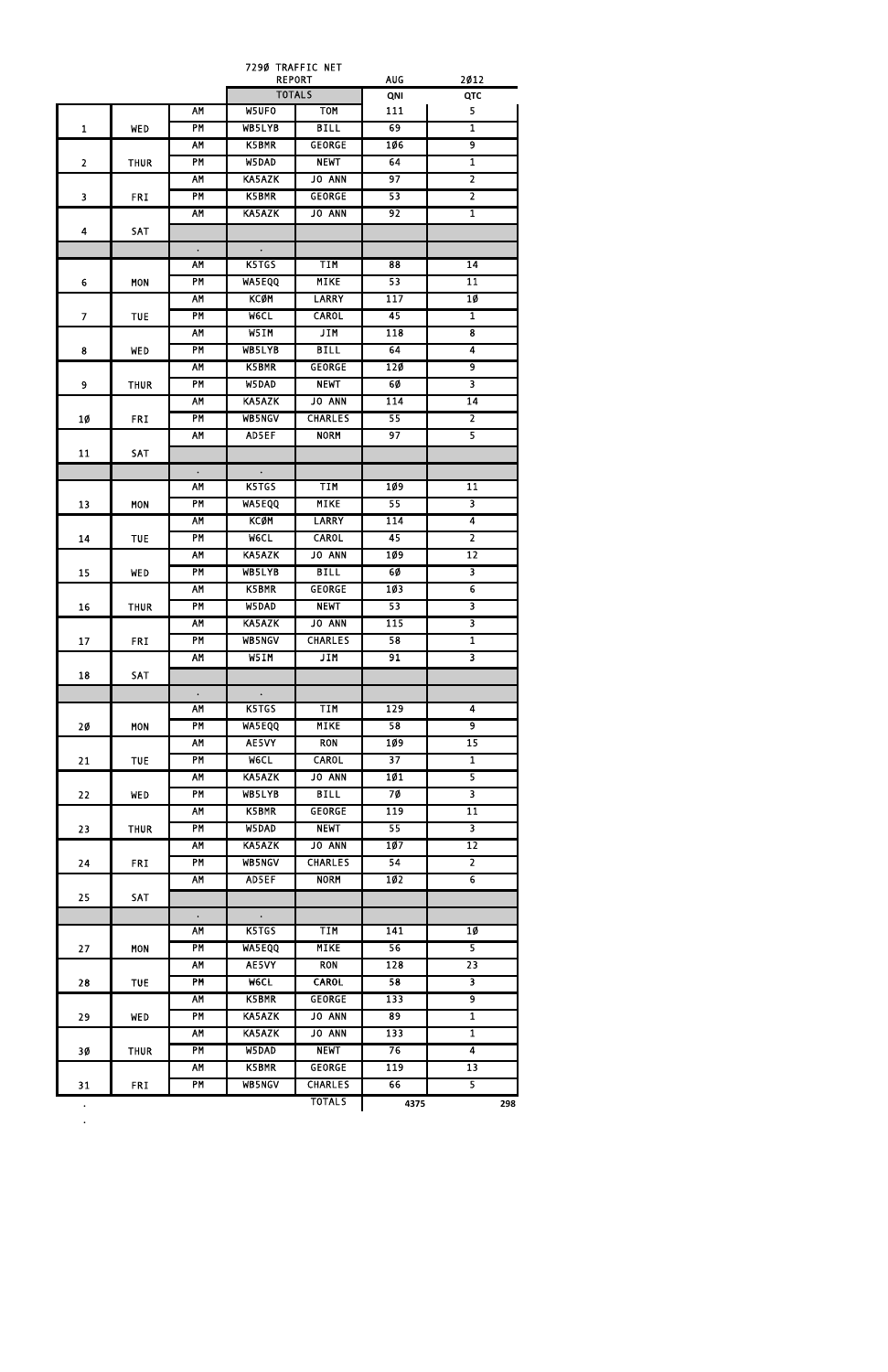**. . .**

| . NET |  |  |            |  |
|-------|--|--|------------|--|
|       |  |  | <b>CPD</b> |  |

7290 TRAFFIC NET

| $\bullet$               |             |                      |                      | <b>REPORT</b>             | <b>SEP</b>       | 2011                    |
|-------------------------|-------------|----------------------|----------------------|---------------------------|------------------|-------------------------|
|                         | <b>DAY</b>  |                      |                      | <b>NCS</b><br><b>NAME</b> |                  |                         |
| <b>DATE</b>             |             |                      | <b>CALL</b>          |                           | <b>STATIONS</b>  | <b>TRAFFIC</b>          |
|                         |             | AM                   | AD5EF                | <b>NORM</b>               | 93               | $\overline{\mathbf{3}}$ |
| $\mathbf{1}$            | <b>SAT</b>  | $\ddot{\phantom{0}}$ | $\ddot{\phantom{a}}$ | $\mathbb{Z}^2$            | $\sim$           | $\ddot{\phantom{0}}$    |
|                         |             |                      | $\ddot{\phantom{0}}$ |                           |                  |                         |
|                         |             | <b>AM</b>            | K5TGS                | <b>TIM</b>                | 90               | $\overline{6}$          |
| $\overline{\mathbf{3}}$ | <b>MON</b>  | <b>PM</b>            | <b>WA5EQQ</b>        | <b>MIKE</b>               | $\overline{37}$  | $\overline{6}$          |
|                         |             | <b>AM</b>            | AE5VY                | <b>RON</b>                | 104              | $\overline{16}$         |
| 4                       | <b>TUE</b>  | PM                   | <b>MeCL</b>          | <b>CAROL</b>              | 63               | $\overline{2}$          |
|                         |             | <b>AM</b>            | <b>KA5AZK</b>        | <b>JO ANN</b>             | $\overline{128}$ | 9                       |
| 5                       | <b>WED</b>  | PM                   | WB5LYB               | <b>BILL</b>               | 61               | $\overline{2}$          |
|                         |             | AM                   | K5BMR                | <b>GEORGE</b>             | 111              | $\overline{\mathbf{1}}$ |
| 6                       | <b>THUR</b> | PM                   | W5DAD                | <b>NEWT</b>               | 56               | $\overline{2}$          |
|                         |             | <b>AM</b>            | KA5AZK               | JO ANN                    | 128              | 10                      |
| $\overline{7}$          | <b>FRI</b>  | PM                   | <b>WB5NGV</b>        | <b>CHARLES</b>            | 58               | $\overline{2}$          |
|                         |             | <b>AM</b>            | AD5EF                | <b>NORMAN</b>             | 107              | $\overline{\mathbf{3}}$ |
| 8                       | SAT         | $\ddot{\phantom{a}}$ | $\sim$               | $\mathbb{Z}^2$            | $\mathcal{A}$    | $\ddot{\phantom{0}}$    |
|                         |             | $\Box$               | $\Box$               | $\Box$                    | $\Box$           | $\ddot{\phantom{0}}$    |
|                         |             | AM                   | K5TGS                | TIM                       |                  |                         |
| <b>1Ø</b>               | <b>MON</b>  | <b>PM</b>            | W5EQQ                | <b>MIKE</b>               | 61               | $\overline{2}$          |
|                         |             | <b>AM</b>            | KA5AZK               | JO ANN                    | 114              | 14                      |
| 11                      | <b>TUE</b>  | PM                   | <b>MeCL</b>          | <b>CAROL</b>              | 51               | $\overline{2}$          |
|                         |             | <b>AM</b>            | W5IM                 | JIM                       | 129              | $\overline{9}$          |
| 12                      | WED         | <b>PM</b>            | WB5LYB               | <b>BILL</b>               | 66               | $\overline{\mathbf{3}}$ |
|                         |             | AM                   | K5BMR                | <b>GEORGE</b>             | 113              | $\overline{14}$         |
| 13                      | <b>THUR</b> | <b>PM</b>            | W5ZH                 | <b>BILL</b>               | 51               | $\overline{4}$          |
|                         |             | AM                   | <b>KCØM</b>          | <b>LARRY</b>              | 116              | 10                      |
| 14                      | <b>FRI</b>  | <b>PM</b>            | <b>WB5NGV</b>        | <b>CHARLES</b>            | 56               | 5                       |
|                         |             | <b>AM</b>            | AD5EF                | <b>NORMAN</b>             | 93               | $\overline{2}$          |
| 15                      | <b>SAT</b>  |                      |                      |                           |                  |                         |
|                         |             |                      |                      |                           |                  |                         |
|                         |             | <b>AM</b>            | <b>KA5AZK</b>        | <b>JO ANN</b>             | 105              | $\overline{14}$         |
| 17                      | <b>MON</b>  | <b>PM</b>            | <b>WA5EQQ</b>        | <b>MIKE</b>               | 56               | $\overline{2}$          |
|                         |             | AM                   | K5TGS                | <b>TIM</b>                | 128              | 5                       |
| 18                      | TUE         | <b>PM</b>            | W6CL                 | <b>CAROL</b>              | 51               | 1Ø                      |
|                         |             | AM                   | W5IM                 | <b>JIM</b>                | 107              | $\overline{11}$         |
| 19                      | <b>WED</b>  | PM                   | WB5LYB               | <b>BILL</b>               | 67               | $\overline{2}$          |
|                         |             | AM                   | K5BMR                | <b>GEORGE</b>             | 113              | $\overline{11}$         |
| 20                      | <b>THUR</b> | PM                   | W5DAD                | <b>NEWT</b>               | 53               | $\overline{\mathbf{3}}$ |
|                         |             | AM                   | <b>KA5AZK</b>        | JO ANN                    | 114              | $\overline{4}$          |
| 21                      |             | PM                   | <b>WB5NGV</b>        | <b>CHARLES</b>            | 61               | $\overline{2}$          |
|                         | <b>FRI</b>  | AM                   | <b>KA5AZK</b>        | JO ANN                    | $\overline{116}$ | $\overline{4}$          |
|                         |             |                      |                      |                           |                  |                         |
| 22                      | <b>SAT</b>  |                      |                      |                           |                  |                         |
|                         |             | AM                   | K5TGS                | <b>TIM</b>                | 103              | $\overline{13}$         |
|                         |             |                      |                      |                           | 43               |                         |
| 24                      | <b>MON</b>  | PM                   | AE5VY                | <b>RON</b>                |                  | 3                       |
|                         |             | <b>AM</b>            | KA5AZK               | <b>JO ANN</b>             | 116              | 13                      |
| 25                      | <b>TUE</b>  | <b>PM</b>            | <b>K5DNB</b>         | <b>DAVE</b>               | 58               | $\overline{\mathbf{3}}$ |
|                         |             | AM                   | K5AVJ                | <b>LYNN</b>               | $\overline{97}$  | $\overline{2}$          |
| 26                      | <b>WED</b>  | PM                   | WB5LYB               | <b>BILL</b>               | 57               | $\overline{2}$          |
|                         |             | AM                   | <b>K5BMR</b>         | <b>GEORGE</b>             | 116              | $\overline{16}$         |
| 27                      | <b>THUR</b> | PM                   | W5DAD                | <b>NEWT</b>               | 64               | 3                       |
|                         |             | AM                   | <b>KA5AZK</b>        | JO ANN                    | 114              | 14                      |
| 28                      | <b>FRI</b>  | <b>PM</b>            | <b>WB5NGV</b>        | <b>CHARLES</b>            | 64               | $\overline{\mathbf{1}}$ |
|                         |             | AM                   | AD5EF                | <b>NORM</b>               | 105              | $\overline{\mathbf{8}}$ |
| 29                      | SAT         | $\Box$               | $\Box$               | $\Box$                    | $\sim$           | $\ddot{\phantom{0}}$    |
|                         |             |                      | $\bullet$            |                           |                  |                         |
|                         |             |                      | <b>SEPT</b>          | <b>TOTALS</b>             | 3794             | 273                     |
|                         |             |                      |                      |                           | <b>QNI</b>       | <b>QTC</b>              |

. The second state  $\mathcal{L}_\text{c}$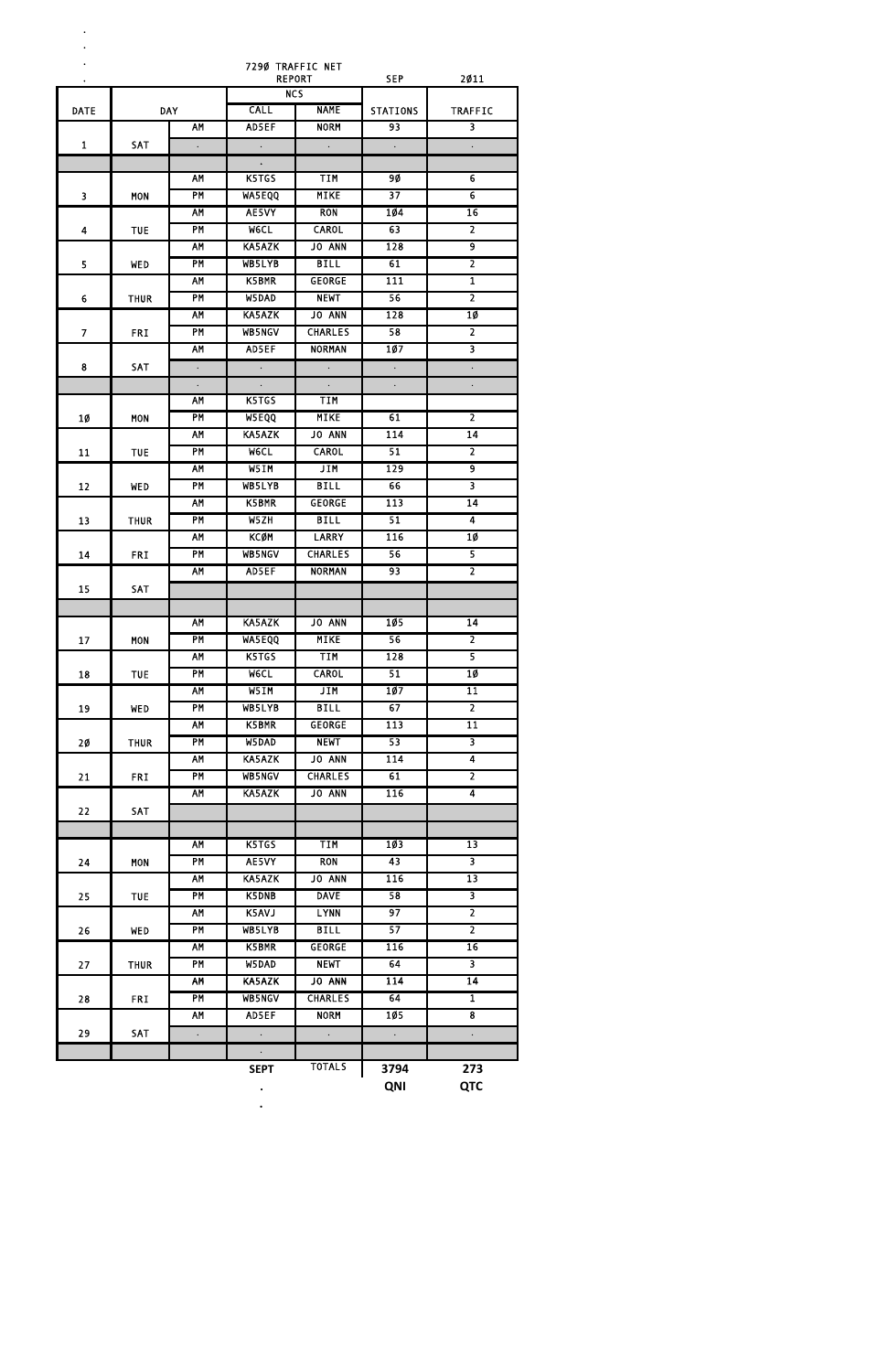. .

OCT 2012

| Monthly Totals | 0c t |
|----------------|------|

|                |             |                        |                               | Monthly Totals                  | 0ct              |                                                    |
|----------------|-------------|------------------------|-------------------------------|---------------------------------|------------------|----------------------------------------------------|
|                |             |                        | <b>NCS</b>                    |                                 |                  |                                                    |
| Date           | Day         |                        | Call                          | <b>Name</b>                     | Stations         | Traffic                                            |
|                |             | <b>AM</b>              | K5TGS                         | <b>TIM</b>                      | 122              | $\overline{12}$                                    |
| $\mathbf{1}$   | Mon         | <b>PM</b>              | <b>WA5EQQ</b>                 | <b>MIKE</b>                     | 44               | $\overline{2}$                                     |
|                |             | <b>AM</b>              | <b>KA5AZK</b>                 | JO ANN                          | 113              | $\overline{11}$                                    |
| $\overline{2}$ | Tue         | <b>PM</b>              | K5DNB                         | <b>DAVE</b>                     | 49               | $\overline{4}$                                     |
|                |             | <b>AM</b>              | <b>KCØM</b>                   | <b>LARRY</b>                    | $\overline{107}$ | $\overline{22}$                                    |
| 3              | Wed         | <b>PM</b>              | <b>WeCL</b>                   | Carol                           | 45               | $\overline{2}$                                     |
|                |             | <b>AM</b>              | W5IM                          | <b>JIM</b>                      | 113              | $\overline{15}$                                    |
| 4              | <b>Thur</b> |                        | W5DAD                         | <b>NEWT</b>                     | 69               | $\overline{\mathbf{3}}$                            |
|                |             | <b>AM</b>              | KA5AZK                        | JO ANN                          | 102              | 5                                                  |
| 5              | Fri         | <b>PM</b>              | <b>WB5NGV</b>                 | <b>CHARLES</b>                  | 53               | $\overline{\mathbf{1}}$                            |
|                |             | <b>AM</b>              | <b>KA5AZK</b>                 | JO ANN                          | 95               | $\overline{\mathbf{8}}$                            |
| 6              | Sat         |                        | $\bullet$                     |                                 |                  |                                                    |
|                |             |                        | $\ddot{\phantom{0}}$          |                                 |                  |                                                    |
|                |             | AM                     | K5TGS                         | <b>TIM</b>                      | 126              | 18                                                 |
| 8              | Mon         | <b>PM</b>              | <b>WA5EQQ</b>                 | <b>MIKE</b>                     | 56               | $\overline{6}$                                     |
|                |             | <b>AM</b>              | <b>KA5AZK</b>                 | <b>JO ANN</b>                   | 117              | 7                                                  |
| 9              | Tue         | PM                     | <b>WeCL</b>                   | Carol                           | 55               | $\overline{\mathbf{3}}$                            |
|                |             | <b>AM</b>              | <b>KCØM</b>                   | <b>LARRY</b>                    | 103              | $\overline{12}$                                    |
|                |             | <b>PM</b>              | wb5lyb                        | <b>Bill</b>                     | 68               | $\overline{4}$                                     |
| 1Ø             | Wed         | <b>AM</b>              | W5IM                          | <b>JIM</b>                      | 113              | 7                                                  |
|                |             | <b>PM</b>              | W5DAD                         | <b>NEWT</b>                     | 61               | $\overline{\mathbf{1}}$                            |
| 11             | Thur        |                        | <b>KA5AZK</b>                 |                                 | 104              | $\overline{13}$                                    |
|                |             | AM                     |                               | <b>JO ANN</b>                   |                  |                                                    |
| 12             | Fri         | <b>PM</b>              | <b>KA5AZK</b><br>AD5EF        | <b>JO ANN</b>                   | 64               | 5<br>5                                             |
|                |             | <b>AM</b>              |                               | <b>NORMAN</b>                   | 86               |                                                    |
| 13             | Sat         |                        | $\ddot{\phantom{0}}$          |                                 |                  |                                                    |
|                |             |                        | $\bullet$                     |                                 |                  |                                                    |
|                |             | ΑM                     | K5TGS                         | TIM                             | 125              | 15                                                 |
| 15             | Mon         | <b>PM</b>              | <b>WA5EQQ</b>                 | <b>MIKE</b>                     | 51               | $\overline{4}$                                     |
|                |             | <b>AM</b>              | K5BMR                         | <b>GEORGE</b>                   | 114              | 16                                                 |
| 16             | Tue         | <b>PM</b>              | <b>MeCL</b>                   | Carol                           | 53               | 3                                                  |
|                |             | <b>AM</b>              | W6c1                          | Carol                           | 120              | $\overline{4}$                                     |
| 17             | Wed         | <b>PM</b><br><b>AM</b> | KA5AZK                        | JO ANN                          | 65<br>116        | $\overline{\mathbf{4}}$<br>$\overline{\mathbf{8}}$ |
|                |             | <b>PM</b>              | W5IM                          | JIM                             |                  |                                                    |
| 18             | <b>Thur</b> | <b>AM</b>              | W5DAD                         | <b>NEWT</b><br><b>JO ANN</b>    | 52<br>126        | $\overline{2}$<br>$\overline{\mathbf{8}}$          |
|                |             | PM                     | <b>KA5AZK</b><br>K5DNB        |                                 | 56               | $\overline{\mathbf{3}}$                            |
| 19             | Fri         |                        |                               | <b>DAVE</b>                     | 95               | $\overline{16}$                                    |
|                |             | <b>AM</b>              | AD5EM                         | <b>NORMAN</b>                   |                  |                                                    |
| 2Ø             | Sat         |                        | $\bullet$                     |                                 |                  |                                                    |
|                |             | <b>AM</b>              | $\ddot{\phantom{0}}$          | JO ANN                          | <b>100</b>       | $\overline{13}$                                    |
|                |             | <b>PM</b>              | KA5AZK<br><b>WA5EQQ</b>       | <b>MIKE</b>                     | 55               | 7                                                  |
| 22             | Mon         |                        |                               |                                 |                  |                                                    |
|                |             | <b>AM</b><br><b>PM</b> | K5BMR                         | <b>GEORGE</b><br>Carol          | 98               | $\overline{16}$<br>$\overline{9}$                  |
| 23             | Tue         | <b>AM</b>              | <b>MeCL</b>                   |                                 | 7Ø               | $\overline{\mathbf{8}}$                            |
|                |             | PM                     | <b>KCØM</b>                   | <b>LARRY</b><br><b>JO ANN</b>   | 102              |                                                    |
| 24             | Wed         | <b>AM</b>              | KA5AZK                        | <b>JIM</b>                      | 62               | 10<br>$\overline{6}$                               |
|                |             | PM                     | W5IM                          | <b>NEWT</b>                     | 120              | 7                                                  |
| 25             | <b>Thur</b> | <b>AM</b>              | W5DAD                         |                                 | 69<br>114        | $\overline{6}$                                     |
|                |             | <b>PM</b>              | KA5AZK                        | <b>JO ANN</b>                   |                  |                                                    |
| 26             | Fri         | <b>AM</b>              | <b>WB5NGV</b><br>AD5EF        | <b>CHARLES</b><br><b>NORMAN</b> | 60<br>99         | 5<br>$\overline{\mathbf{5}}$                       |
|                |             |                        |                               |                                 |                  |                                                    |
| 27             | Sat         |                        | $\sim$                        |                                 |                  |                                                    |
|                |             | <b>AM</b>              | $\ddot{\phantom{0}}$<br>K5TGS | <b>TIM</b>                      | $\overline{125}$ | $\overline{4}$                                     |
|                |             | <b>PM</b>              | <b>WA5EQQ</b>                 | <b>MIKE</b>                     | 50               | 10                                                 |
| 29             | Mon         |                        |                               |                                 | 84               | $\overline{14}$                                    |
|                |             | <b>AM</b><br>PM        | <b>WeCL</b><br>KA5AZK         | Carol<br>JO ANN                 | 57               | $\overline{\mathbf{1}}$                            |
| 3Ø             | Tue         |                        |                               |                                 |                  |                                                    |
|                |             | <b>AM</b>              | W5IM                          | JIM<br><b>GEORGE</b>            | 115<br>70        | $\overline{14}$<br>$\overline{6}$                  |
| 31             | Wed         | <b>PM</b>              | K5BMR                         |                                 |                  |                                                    |
|                |             |                        | <b>OCT</b>                    | <b>TOTALS</b>                   | 4288             | 390                                                |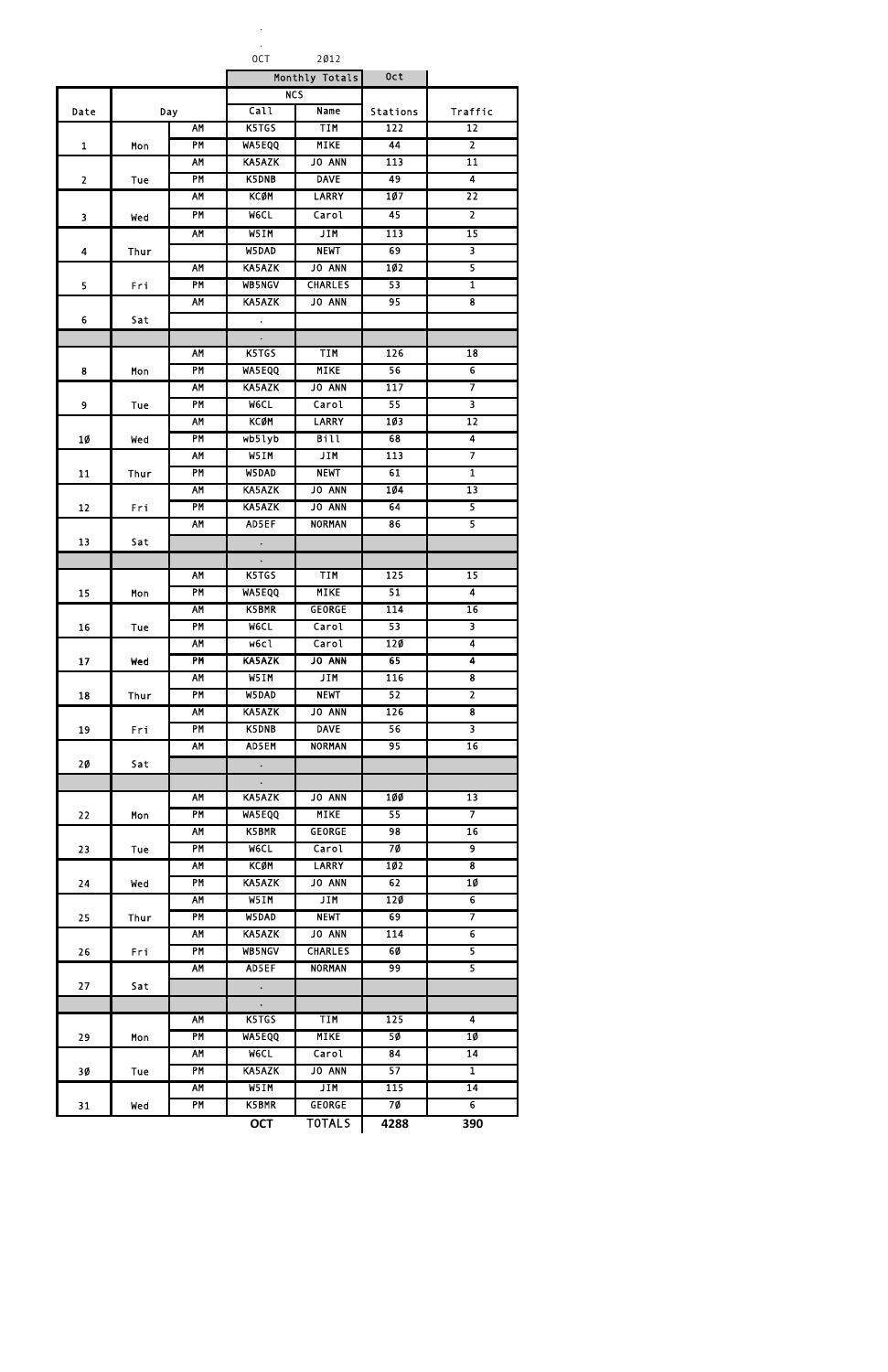. .

|                 |             |                      |                      | 7290 TRAFFIC NET<br><b>REPORT</b> | <b>NOV</b>       | 2012                    |
|-----------------|-------------|----------------------|----------------------|-----------------------------------|------------------|-------------------------|
|                 |             |                      |                      | MONTHLY TOTALS                    |                  |                         |
|                 |             |                      |                      | $\overline{\text{NCS}}$           |                  |                         |
| <b>DATE</b>     |             | <b>DAY</b>           | <b>CALL</b>          | <b>NAME</b>                       | <b>STATIONS</b>  | <b>TRAFFIC</b>          |
|                 |             | AM                   | K5BMR                | <b>GEORGE</b>                     | $\overline{113}$ | 8                       |
| $\mathbf{1}$    | <b>THU</b>  | <b>PM</b>            | W5DAD                | <b>NEWT</b>                       | 72               | 5                       |
|                 |             | AM                   | KA5AZK               | JO ANN                            | 114              | $\overline{\mathbf{3}}$ |
| $\overline{2}$  | <b>FRI</b>  | PM                   | WB5NGV               | <b>CHARLES</b>                    | 58               | $\overline{\mathbf{3}}$ |
|                 |             | AM                   | AD5EF                | <b>NORM</b>                       | 93               | $\overline{13}$         |
| 3               | SAT         |                      | $\ddot{\phantom{0}}$ |                                   |                  |                         |
|                 |             | $\bullet$            | $\bullet$            |                                   |                  |                         |
|                 |             | AM                   | K5TGS                | <b>TIM</b>                        | 112              | 10                      |
| 5               | <b>MON</b>  | PM                   | WA5EQQ               | <b>MIKE</b>                       | 54               | $\overline{2}$          |
|                 |             | <b>AM</b>            | <b>MeCL</b>          | Carol                             | $\overline{89}$  | 7                       |
| 6               | <b>TUE</b>  | <b>PM</b>            | <b>K5BMR</b>         | <b>GEORGE</b>                     | 65               | 7                       |
|                 |             | AM                   | W5IM                 | <b>JIM</b>                        | 115              | 12                      |
| $\overline{7}$  | <b>WED</b>  | PM                   | WB5NGV               | <b>CHARLES</b>                    | 55               | $\overline{\mathbf{3}}$ |
|                 |             | AM                   | K5BMR                | <b>GEORGE</b>                     | 121              | $\overline{\mathbf{8}}$ |
| 8               | <b>THUR</b> | PM                   | K5DNB                | <b>DAVE</b>                       | 61               | 7                       |
|                 |             | AM                   | kcØm                 | <b>LARRY</b>                      | 126              | $\overline{9}$          |
| 9               | <b>FRI</b>  | PM                   | WB5NGV               | <b>CHARLES</b>                    | 60               | $\overline{2}$          |
|                 |             | AM                   | KA5AZK               | JO ANN                            | $\overline{111}$ | $\overline{2}$          |
| <b>10</b>       | <b>SAT</b>  | $\ddot{\phantom{0}}$ | $\ddot{\phantom{0}}$ |                                   |                  |                         |
|                 |             | $\bullet$            | $\bullet$            |                                   |                  |                         |
|                 |             | AM                   | K5TGS                | TIM                               | 143              | 12                      |
| 12              | <b>MON</b>  | <b>PM</b>            | <b>WA5EQQ</b>        | <b>MIKE</b>                       | 61               | 3                       |
|                 |             | AM                   | W6CL                 | Carol                             | 108              | 10                      |
| 13              | <b>TUE</b>  | PM                   | K5AVJ                | <b>LYNN</b>                       | 65               | $\overline{18}$         |
|                 |             | <b>AM</b>            | W5im                 | JIM                               | 122              | 3                       |
| 14              | <b>WED</b>  | PM                   | <b>KA5AZK</b>        | JO ANN                            | 58               | $\overline{\mathbf{1}}$ |
|                 |             | <b>AM</b>            | K5BMR                | <b>GEORGE</b>                     | 118              | $10 \,$                 |
| 15              | <b>THUR</b> | PM                   | W5DAD                | <b>NEWT</b>                       | 66               | $\overline{2}$          |
|                 |             | <b>AM</b>            | <b>KA5AZK</b>        | JO ANN                            | 136              | $\overline{4}$          |
| 16              | <b>FRI</b>  | PM                   | <b>WB5NGV</b>        | <b>CHARLES</b>                    | 53               | $\overline{\mathbf{4}}$ |
|                 |             | <b>AM</b>            | ad5ef                | norm                              | 101              | $\overline{7}$          |
| 17              | SAT         |                      | $\ddot{\phantom{0}}$ |                                   |                  |                         |
|                 |             | $\bullet$            | $\bullet$            |                                   |                  |                         |
|                 |             | <b>AM</b>            | K5BMR                | <b>GEORGE</b>                     | 108              | $\overline{22}$         |
| 19              | <b>MON</b>  | PM                   | <b>WA5EQQ</b>        | <b>MIKE</b>                       | 50               | $\overline{\mathbf{3}}$ |
|                 |             | <b>AM</b>            | <b>MeCL</b>          | Carol                             | 118              | $\overline{15}$         |
| 20 <sub>o</sub> | <b>TUE</b>  | PM                   | K5AVJ                | <b>LYNN</b>                       | 55               | $\overline{6}$          |
|                 |             | <b>AM</b>            | $W5$ im              | JIM                               |                  |                         |
| 21              | <b>WED</b>  | PM                   | <b>KA5AZK</b>        | <b>JO ANN</b>                     | 46               | 7                       |
|                 |             | $\Box$               | $\Box$               | $\Box$                            | holiday          |                         |
| 22              | <b>THUR</b> | $\ddot{\phantom{0}}$ | $\ddot{\phantom{0}}$ | $\ddot{\phantom{0}}$              | holiday          |                         |
|                 |             | <b>AM</b>            | <b>WB5NGV</b>        | <b>CHARLES</b>                    | 43               | $\overline{\mathbf{4}}$ |
| 23              | <b>FRI</b>  | PM                   | <b>KA5AZK</b>        | JO ANN                            | 122              | $\overline{9}$          |
|                 |             | <b>AM</b>            | <b>KA5AZK</b>        | <b>JO ANN</b>                     | 91               | $\overline{5}$          |
| 24              | SAT         |                      | $\ddot{\phantom{0}}$ |                                   |                  |                         |
|                 |             | $\bullet$            | $\bullet$ .          |                                   |                  |                         |
|                 |             | <b>AM</b>            | K5TGS                | <b>TIM</b>                        | 129              | $\overline{14}$         |
| 26              | <b>MON</b>  | PM                   | <b>WASEQQ</b>        | <b>MIKE</b>                       | 56               | $\overline{2}$          |
|                 |             | <b>AM</b>            | <b>WeCL</b>          | Carol                             | 97               | $\overline{12}$         |
| 27              | <b>TUE</b>  | PM                   | K5AVJ                | <b>LYNN</b>                       | 67               | $\overline{2}$          |
|                 |             | <b>AM</b>            | W5IM                 | JIM                               | $\overline{128}$ | $\overline{13}$         |

|    |             | .  . | .             | ----           | ---  | --  |
|----|-------------|------|---------------|----------------|------|-----|
| 28 | WED         | PM   | <b>KA5AZK</b> | <b>JO ANN</b>  | 67   |     |
|    |             | АΜ   | <b>K5BMR</b>  | <b>GEORGE</b>  | 107  | 12  |
| 29 | <b>THUR</b> | ΡM   | W5DAD         | <b>NEWT</b>    | 48   |     |
|    |             | АΜ   | <b>KA5AZK</b> | <b>JO ANN</b>  | 112  |     |
| 3Ø | <b>FRI</b>  | PM   | <b>WB5NGV</b> | <b>CHARLES</b> | 58   | 15  |
|    |             |      |               | <b>Totals</b>  | 3952 | 335 |

**.**